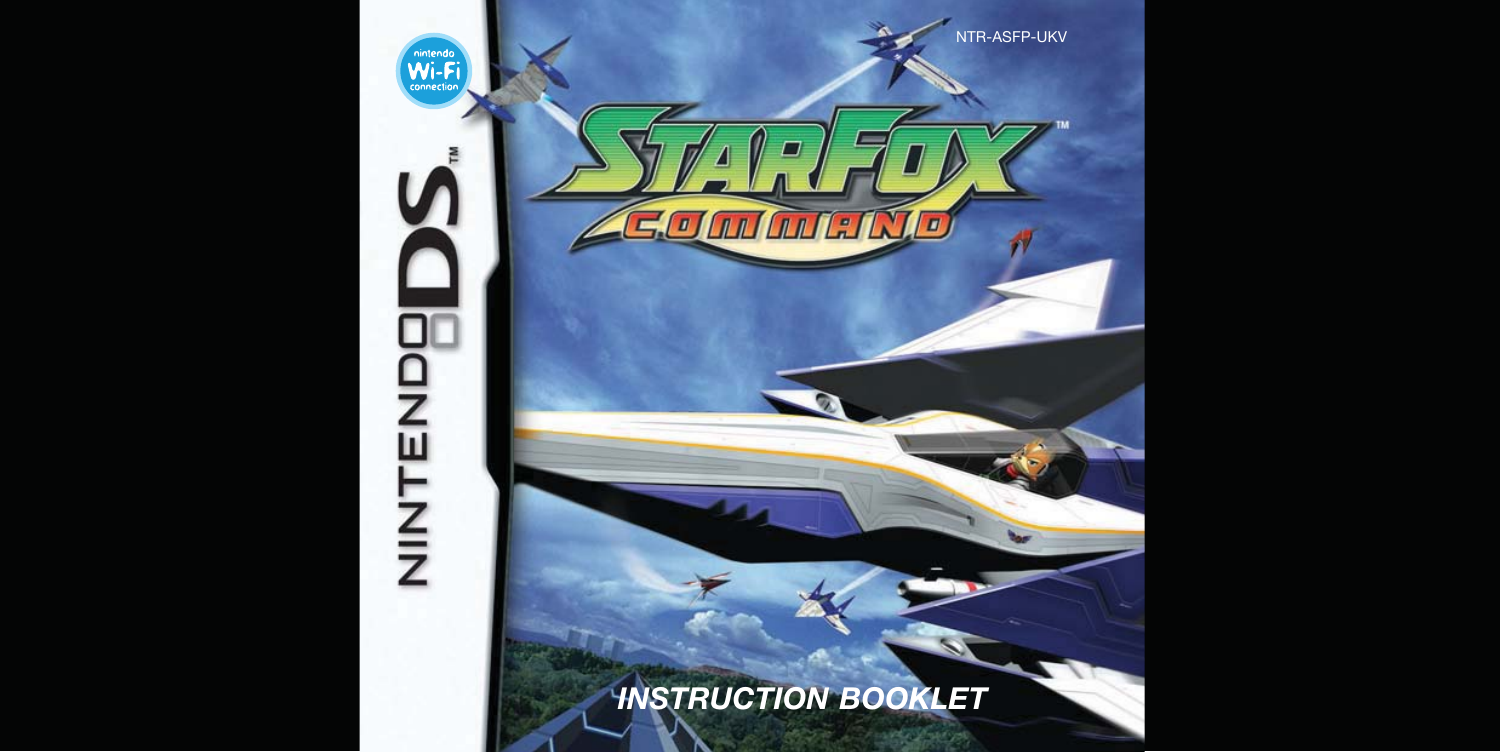#### [0105/UKV/NTR]

*This seal is your assurance that Nintendo has reviewed this product and that it has met our standards for excellence in workmanship, reliability and entertainment value. Always look for this seal when buying games and accessories to ensure complete compatibility with your Nintendo Product.*



Thank you for selecting the STAR FOX™ COMMAND Game Card for the Nintendo DS™ system.

IMPORTANT: Please carefully read the separate Health and Safety Precautions Booklet included with this product before using your Nintendo DS, Game Card, Game Pak or accessory. The booklet contains important health and safety information. Please read this instruction booklet thoroughly to ensure maximum enjoyment of your new game. It also contains important warranty and hotline information. Always save this book for future reference.

This Game Card will work only with the Nintendo DS system.



**WIRELESS DS SINGLE-CARD DOWNLOAD PLAY** THIS GAME ALLOWS WIRELESS MULTI-PLAYER GAMES DOWNLOADED FROM ONE GAME CARD.

# **WIRELESS DS MULTI-CARD PLAY**

THIS GAME ALLOWS WIRELESS MULTI-PLAYER GAMES 昌州县 WITH EACH NINTENDO DS SYSTEM CONTAINING A SEPARATE GAME CARD. 2



**NINTENDO DS RUMBLE PAK** THIS GAME IS DESIGNED TO USE NINTENDO DS RUMBLE PAK.



**NINTENDO WI-FI CONNECTION** THIS GAME IS DESIGNED TO USE NINTENDO WI-FI CONNECTION.

#### © 2006 NINTENDO.

ALL RIGHTS, INCLUDING THE COPYRIGHTS OF GAME, SCENARIO, MUSIC AND PROGRAM, RESERVED BY NINTENDO. TM, ® AND THE NINTENDO DS LOGO ARE TRADEMARKS OF NINTENDO. © 2007 NINTENDO.



This product uses the LC Font by Sharp Corporation, except some characters. LCFONT, LC Font and the LC logo mark are trademarks of Sharp Corporation.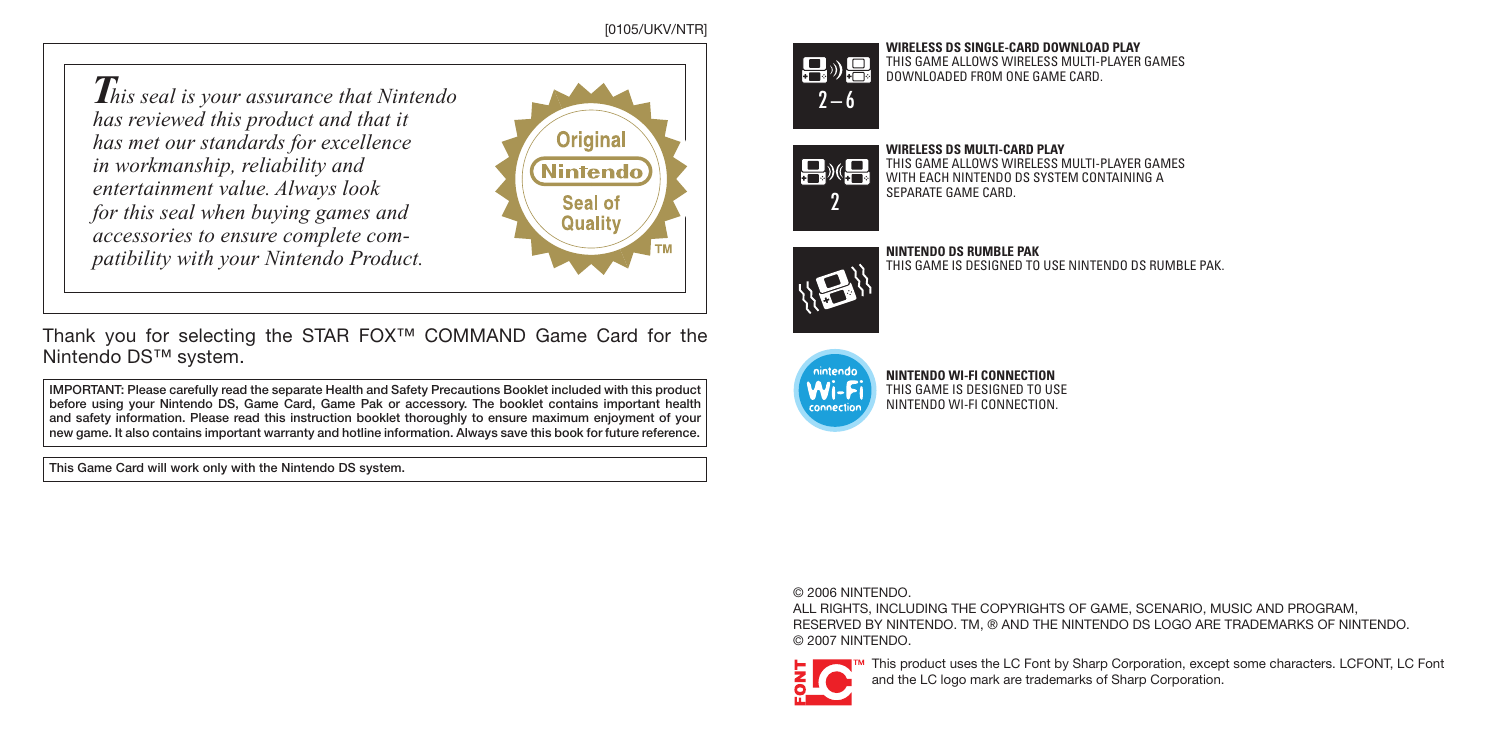

## **Contents Contents**

| Fox Stands Alone                                 | 5  |
|--------------------------------------------------|----|
| Controls<br>                                     | 6  |
| <b>Getting Started</b>                           | 8  |
| Combat Screen                                    | 10 |
| <b>Combat Actions</b><br>                        | 12 |
| Single Player.<br>                               | 16 |
| Playing in Single Player Mode                    | 18 |
| The Tactics Map                                  | 20 |
|                                                  | 22 |
| Single Player Battles                            | 26 |
|                                                  | 28 |
| ■ DS Wireless Communications (Single-Card Play). | 30 |
| ■ DS Wireless Communications (Multi-Card Play).  | 31 |
| <b>Wi-Fi Battle</b><br>                          | 33 |
| Wi-Fi Modes<br>                                  | 35 |
| Friend Code                                      | 37 |
| Nintendo Wi-Fi Connection                        | 39 |
| Nintendo DS Rumble Pak                           | 40 |
| <b>Options</b>                                   | 41 |
| Character Intros                                 | 44 |



## **Fox Stands Alone...**



In days gone by, the burning desire of Dr. Andross to rule the Lylat system filled the galaxy with the chaos of war. The mad ape sent out wave after wave of armies from his stronghold on the planet Venom, and used unique forms of radiation to create horrible monsters and terrible soldiers. His ambition swept this army across the galaxy to the planet Corneria.

It was there, however, that a quartet of mercenaries known as Star Fox put an end to the threat, and the leader of the team, Fox McCloud, defeated Andross in single combat.

In the years that followed, Venom was designated a forbidden planet and placed under the rigorous watch of Cornerian forces. All was going well until a mysterious army suddenly sprung forth from the toxic seas of the planet. Controlled by a mysterious leader called the Anglar Emperor, this new threat cuts through the Lylat system like a scythe through ripe wheat. The unexpected attack once again places the peoples, cities, and culture of the Lylat system in dire peril.

But much to the shock and dismay of the Lylat people, the members of Star Fox have gone their separate ways... leaving Fox McCloud as the lone obstacle in the Anglar army's path. Despite the odds, Fox heroically launches himself into the fray. But can he survive without the aid of his former teammates?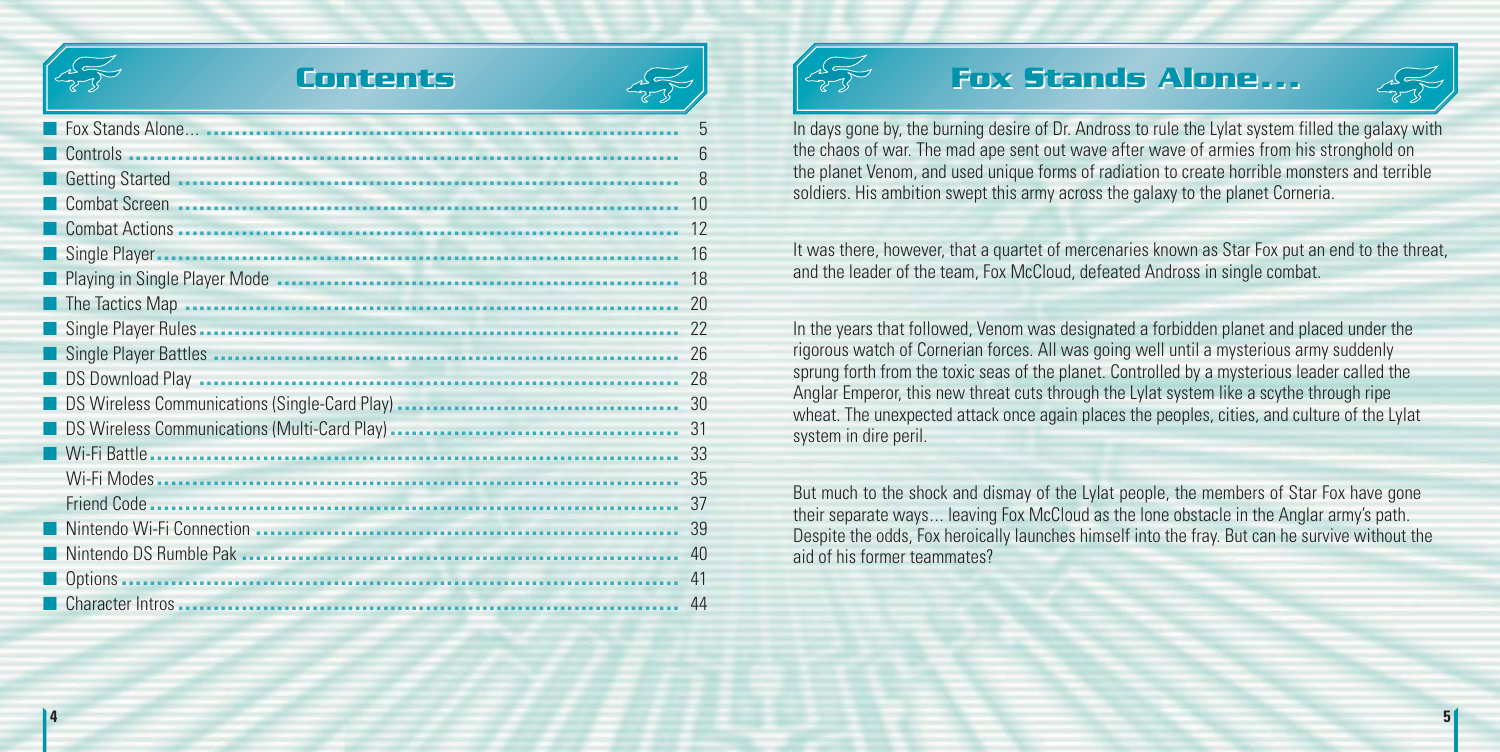

## **Controls Controls**



**6 7**

You will control STAR FOX™ COMMAND by using both the Touch Screen and buttons. For more on Touch Screen controls, see pages 12 – 14.



Closing the Nintendo DS™ system during game play will initiate **Sleep Mode** and conserve battery life. Open the Nintendo DS to resume game play.

#### **Combat Controls**

On the **Combat Screen** (see p. 10) use the A, B, X, Y, L or R Buttons  $-$  or the  $\triangle$  Control Pad  $-$  to fire lasers and initiate lock-on attacks. Press START to display the **Pause Menu** (see p. 11). All other actions are performed on the Touch Screen with the stylus.



#### **Other Controls**

On **Menu Screens**, you can make selections and change screens by tapping icons or bars. You can also touch the screen to scroll through conversations or make game-progression choices.

(You can also press the A, B, X, Y, L or R Buttons – or the  $\triangle$  Control Pad – to scroll through conversations.) Additionally, you can skip conversations by touching the SKIP icon.

The colour of the frames around the screenshots in this manual denote which screen is being shown. Top screen images have an **orange** frame, while Touch Screen images have <sup>a</sup>**green** frame.

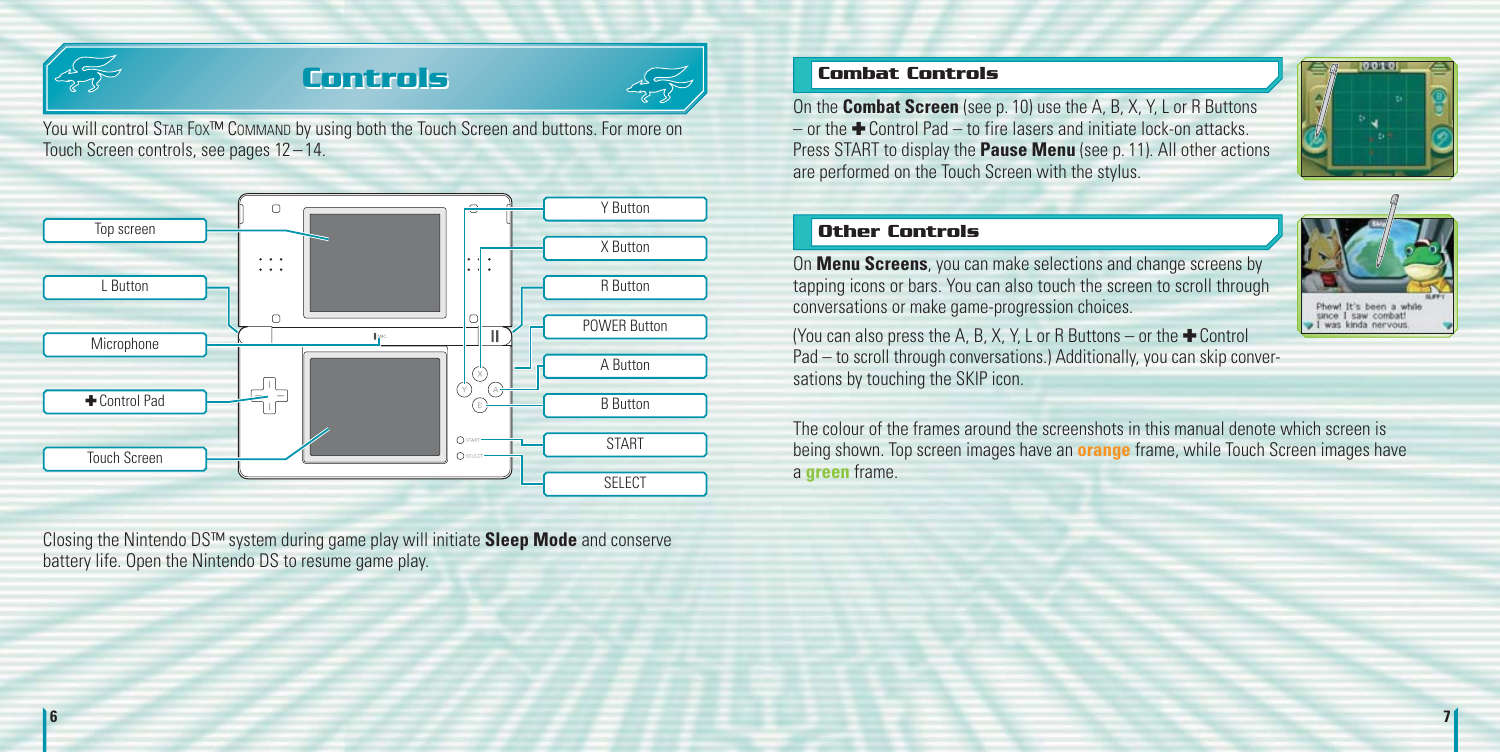

## **Getting Started Getting Started**



Once you have STAR FOX COMMAND up and running, go to the **Mode Select Screen** to choose the mode you want to play.

#### **Powering Up**

Make sure your Nintendo DS is off, then insert the STAR FOX COMMAND Game Card into the Game Card slot until it clicks into place. If you're using the Nintendo DS™ Rumble Pak, insert it into the Game Boy Advance™ Game Pak slot.

Turn the power on and read the information on the **Health and Safety Screen** shown to the right. When you've finished, tap the Touch Screen to advance to the **Nintendo DS Menu Screen**.



On the **Nintendo DS Menu Screen**, tap the STAR FOX COMMAND Panel to display the **Title Screen** and start the game.

If you have your **Start-up Mode** set to AUTO MODE, the **Nintendo DS Menu Screen** will not appear. See the instruction booklet for your Nintendo DS system for more details.

The in-game language depends on the one that is set on the console. In this game you can choose between five different languages: English, German, French, Spanish and Italian. If your Nintendo DS system is already set to one of them, the same language will be displayed in the game. If your Nintendo DS system is set to another language, the in-game default language will be English. You can change the in-game language by changing the language setting of your console. For further instructions about how to change language settings please refer to the Nintendo DS Instruction Booklet.

#### **Mode Select Screen**

Once you are on the **Title Screen**, tap the Touch Screen to bring up the **Mode Select Screen**. Select the mode you want to play from the menu that appears.

| <b>Single Player</b> |  |
|----------------------|--|
| <b>Download Play</b> |  |
| Wi-Fi Battle         |  |
|                      |  |

| <b>SINGLE PLAYER</b> | Play the one-player Story Mode (see p. 16).                                                         |
|----------------------|-----------------------------------------------------------------------------------------------------|
| <b>DOWNLOAD PLAY</b> | Use the DS Wireless Communications to play multiplayer matches with<br>up to 6 players (see p. 28). |
| <b>WI-FI BATTLE</b>  | Match piloting skills with up to 3 friends via Nintendo Wi-Fi Connection<br>(see p. 33).            |
| <b>OPTIONS</b>       | Adjust a variety of game settings (see p. $41-43$ ).                                                |

#### **About Saving**

This game has an auto-save feature. Game progress will be saved when you clear a mission or change any game setting in the **Options Menu**.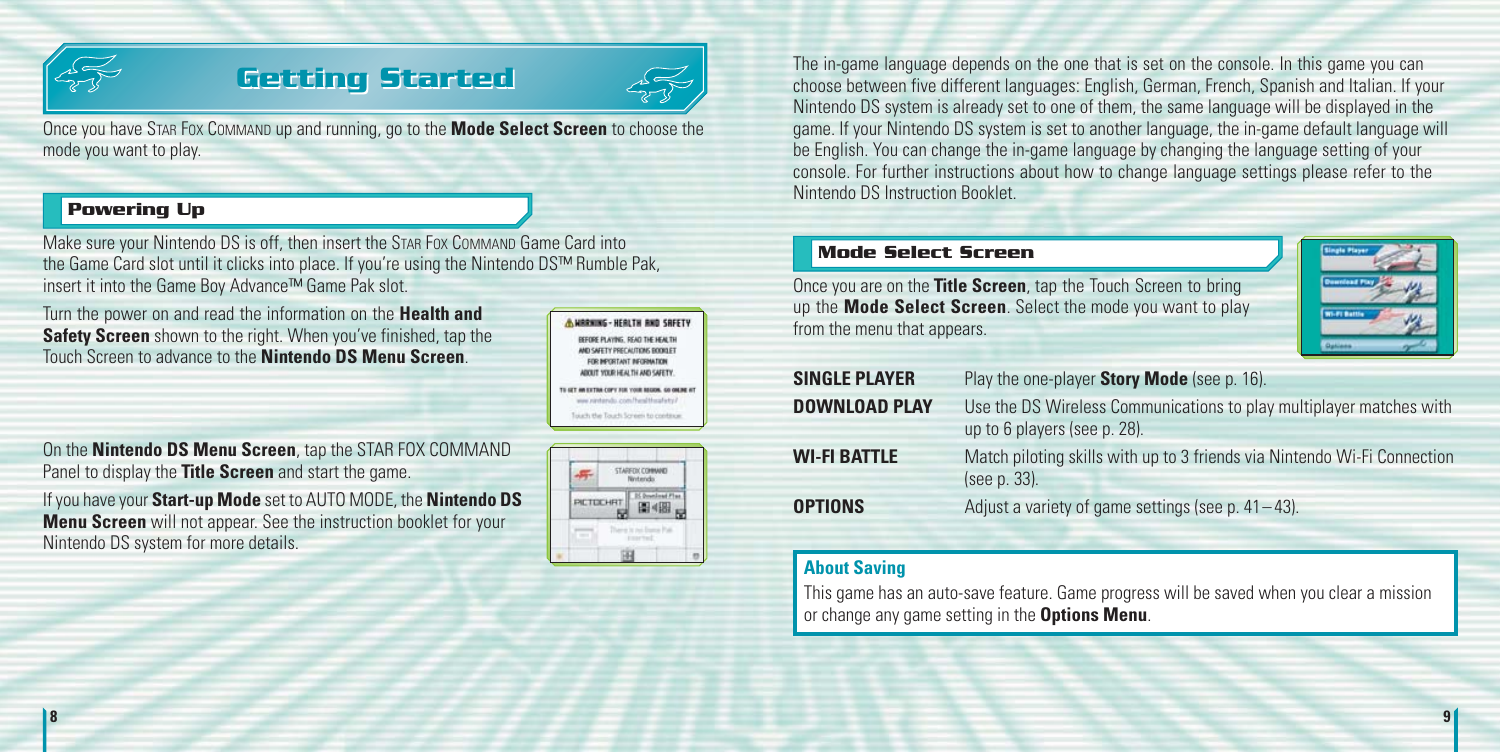

## **Combat Screen Combat Screen**



On the **Combat Screen**, you'll pilot a fighter and engage the enemy. Master all of the moves at your disposal (see pages 12 – 14) to make the most of your ship!

#### **Viewing the Combat Screen**



#### **Shields**

Your shields will weaken when you hit an object or take enemy fire. If your shields run out completely, your ship will crash!

#### **2** Remaining Time

If this gauge reaches zero, you will run out of time and fuel, and lose the battle (see p. 19).

#### **Boost Gauge 3**

The Boost Gauge will empty as you boost, brake, or roll. It will fill as time passes.

#### *A* Item Countdown

An item appears with every 5 enemies shot down. This meter counts the current number of foes you've defeated.

#### **Enemy Core Location Pointers** These will appear as **d**.

#### **Cores Collected (see p. 15) 6**

The current number of collected cores as well as the number needed to clear the mission.

#### **Reticule 7**

Use this to target enemies – it will turn red when you lock on.

**The Accelerometer 8**

This  $\blacksquare$  will light up when you're boosting, and this  $\blacktriangledown$  when you're braking.

- **Loop Icon (see p. 13) 9** Tap this to do a loop.
- **Score Counter 10** This displays how many enemies you've shot down.
- **U-Turn Icon (see p. 13) 11** Tap this to do a U-turn.

#### **12** Bomb Icon (see p. 14)

Touch and hold this, then slide the stylus over the area you want to attack to drop a bomb. You only have <sup>a</sup> limited amount of bombs!

#### **Radar 13**

This shows the entire playing field. Items (see p. 15) and enemies are represented by symbols.

- **Radar Key**
- Your ship
- **C** Enemy ship
- **Item Ring**
- **Bomb**
- 
- **Fuel Cell**
- **Bill** Supply Ring
- Enemy Core

(When there is only one enemy containing a core remaining, it will be highlighted on the radar.)

#### **Pause Menu**

Press START while on the **Combat Screen** to stop the game and bring up the **Pause Menu**. Choose CONTINUE to return to the game, RESTART to start the mission over or QUIT to return to the **Title Screen**. You can also confirm how many ships you have left (see p. 27).

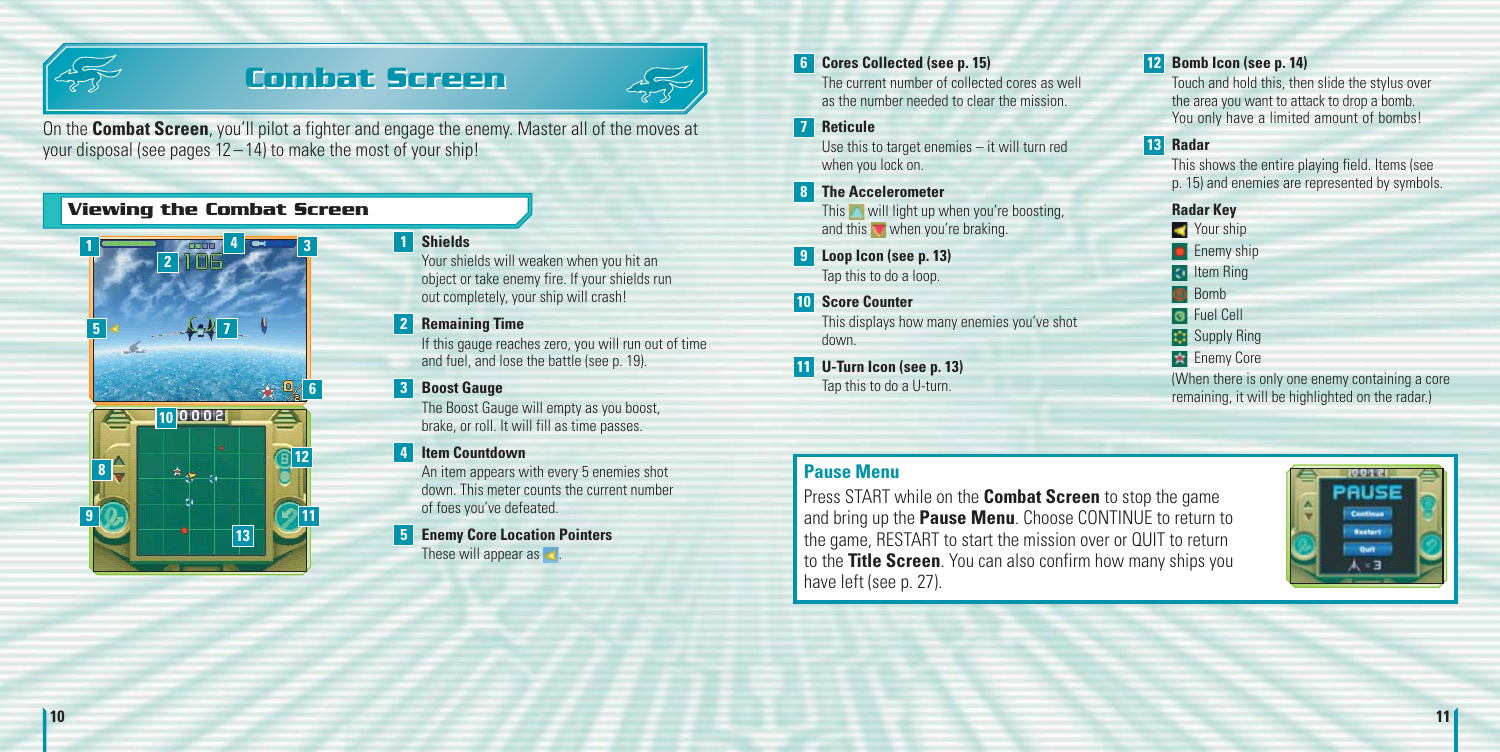

## **Combat Actions Combat Actions**



Most fighter actions are performed by tapping or sliding the stylus on the Touch Screen.

#### **Move**

#### **Slide or tap in the direction you want to steer**

Your ship moves forward automatically. To change directions, slide the stylus from the center of the Touch Screen into the direction you want to steer.

By going to CONTROL TYPE on the **Options Menu** and choosing CONTROL TYPE B or D, you can reverse the vertical controls.

#### **Boost / Brake**

#### **Double tap the Touch Screen**

Double-tap and hold your stylus on the top portion of the Touch Screen to speed up. Double-tap and continue to hold your stylus on the bottom portion of the Touch Screen to brake. You will continue to boost or brake until you lift your stylus or your Boost gauge (see p. 10) runs out.

| --<br>$\overline{ }$ | Boost        |
|----------------------|--------------|
|                      | <b>Brake</b> |

#### **Rolling**

#### **Rub the stylus on the Touch Screen**

Quickly rub the stylus on the Touch Screen two or three times to roll. While rolling, your ship will deflect enemy fire and the boost gauge will deplete. You will continue to roll until the boost gauge is empty or you



tap the screen again. If you roll well and deflect enemy fire, you'll receive a time bonus and increase your remaining time. Additionally, rolling near items (see p. 15) will cause them to be drawn into the ship.

#### **Loop / U-Turn**

#### **Tap the Loop or U-Turn icon**



Tap the loop icon to loop, and the U-turn icon to perform a U-turn and fly in the opposite direction. Use these manoeuvres when enemy ships are on your tail!

#### Loop U-turn

#### **About Automatic U-turns**

Your fighter will automatically do a U-turn if you fly to the edge of the play area. Use your radar (see p. 11) to keep track of your location.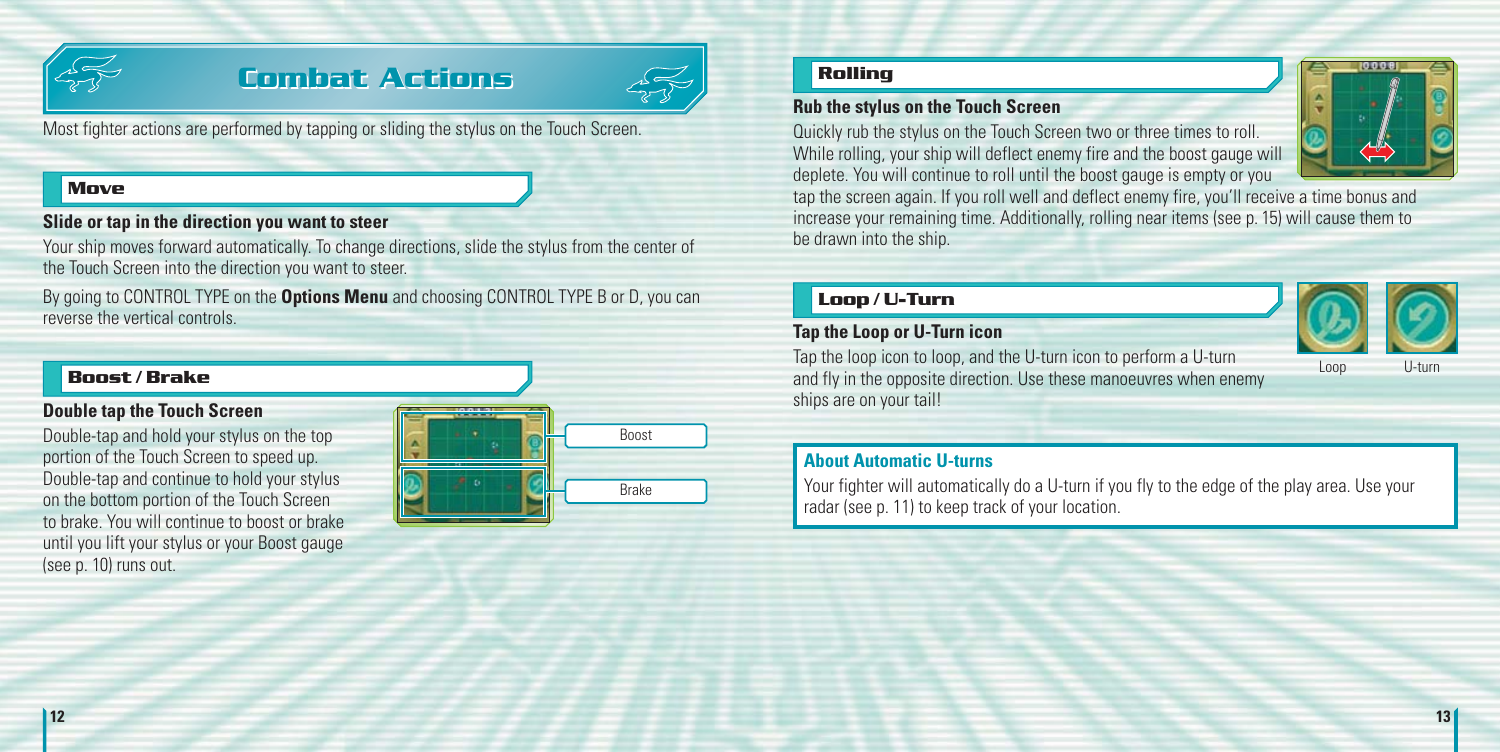#### **Laser Attack / Lock-On Attack**

#### **All Buttons**

Press the A, B, X, Y, L, R Buttons – or the  $\bigoplus$  Control Pad – to fire your lasers. Press and hold any of these to lock-on to an enemy, then release it to fire a blast that will follow the foe across the sky!

Note that not all characters have lock-on abilities.



#### **Bombs**

#### **Touch the Bomb Icon**

When you have bombs, touch and hold the bomb icon, then slide the stylus on the radar over the place you want to attack. Doing so will drop a bomb in that location. Bombs are powerful, but you have only a limited supply, so use them carefully!





by rolling (see p. 13) when you fly by them. **Enemy Cores**



**About Items**

**Supply Ring** Pick up one of these to restore your ship's shields (see p. 10).

You can pick up items by coming into contact with them. You can also pull in nearby items

Enemy Cores appear when you destroy certain target enemies.

Collect a set number of cores to clear a mission.

#### **Bomb**

Round up a bomb to increase your bomb supply by one.

## **Coin**

Coins will appear after you have shot down 100 enemies. Collect all of the coins before they disappear to gain an extra ship.

#### **About Item Rings**

Fly through item rings to reveal hidden fuel cells, supply rings, or bombs. In **Single-player Mode**, one of these items will appear for every five enemies that you destroy. Be sure to keep an eye on the item countdown meter (see p. 10)!

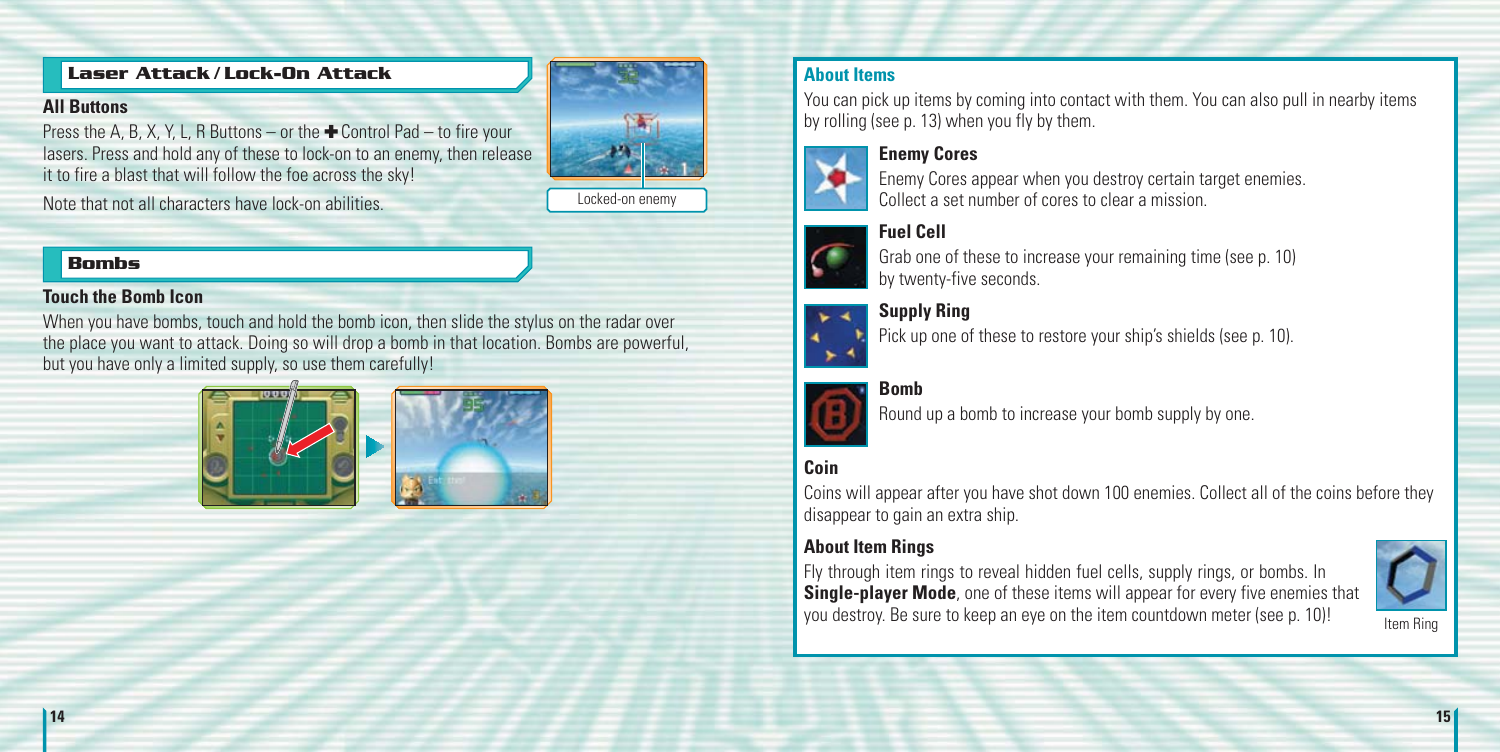

## **Single Player Single Player**



Choose START to play through the **Story Mode**, go to the **Stage Select Screen**, view the GALLERY, or enter TRAINING.

#### **Single Player**

The first time you select SINGLE PLAYER, you will see a cinema scene and launch into **Story Mode**. The next time you choose SINGLE PLAYER, you will see the menu shown to the right.



**BACK** Tap this to return to the **Mode Select Screen**.

## **Start**

When the screen to the right is displayed, choose YES to continue from your last save. If you choose NO, you will be able to restart the game. If you do so, clear <sup>a</sup> mission and save <sup>a</sup> new game, you will overwrite your previous save. Be careful!



#### **Stage Select**

Choose this to see a list of previously cleared missions. Select the mission you want to play by tapping it.



Tap this to turn the page.

#### **Gallery**

Come here to view profiles of Fox and his fellow pilots. You can also review any endings that you have unlocked.

When viewing a character profile, that character's theme music will play.

#### **Training**

Go here to brush up on your flying and combat skills. There are four training exercises to choose from.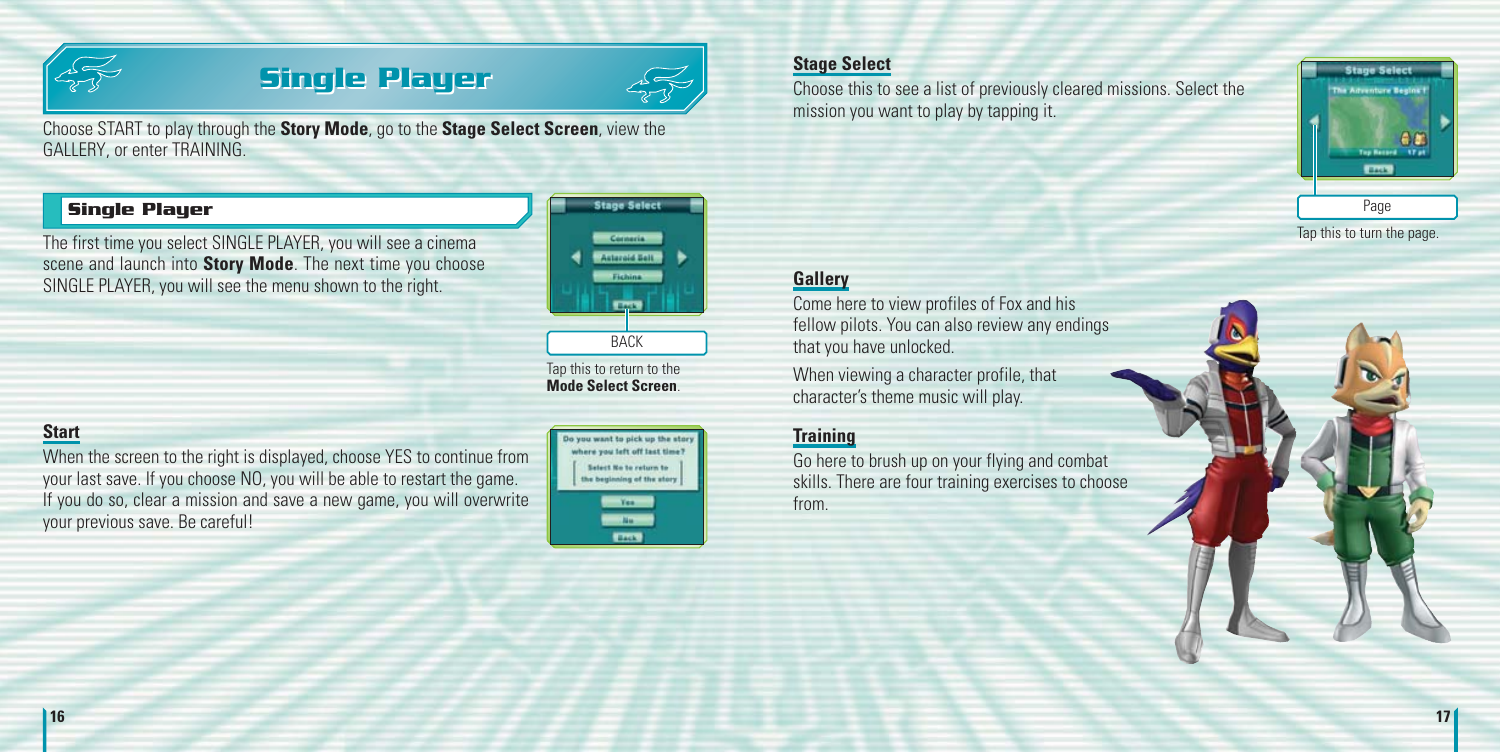# **Playing in Single Player Mode Playing in Single Player Mode**

Accept a mission to bring up the Tactics Map (see p. 20), where you can direct Fox and his companions in battle. Destroy all enemies and collect their cores to clear the mission.

#### **Story Mode Progression**

You'll move through the **Story Mode** in turns (see p. 22) by directing your pilots on the Tactics Map and battling enemies (see p. 26) as you come into contact with them. You must complete each mission within the specified amount of turns you're given.

#### **Protect the Great Fox**

Your enemies will try to shoot down the Great Fox by sending troops or firing long-range missiles. If the Great Fox is destroyed, your mission will end in failure. Use sound tactical manoeuvring to keep your enemies focused on your pilots, then defeat them in combat before they become a threat.

#### **Destroying Enemy Motherships and Liberating Captured Bases**

Enemy motherships are located in all captured bases. Use your fighters to destroy the motherships, thus weakening the enemy. You'll gain extra turns when you liberate a base, and also be able to use it as a base of your own (see p. 23).

# ×

#### **Mission Complete! / The Results Screen**

Fulfill the objectives of each mission to clear it and progress to the next one. The Great Fox can carry up to three missiles from mission to mission. Missions will end in failure if any of the events listed below occur. If that happens, you can retry or stop playing and return to the **Title Screen**.

#### **Mission Failure Conditions**

- Lose all your ships
- Lose the Great Fox
- Run out of turns



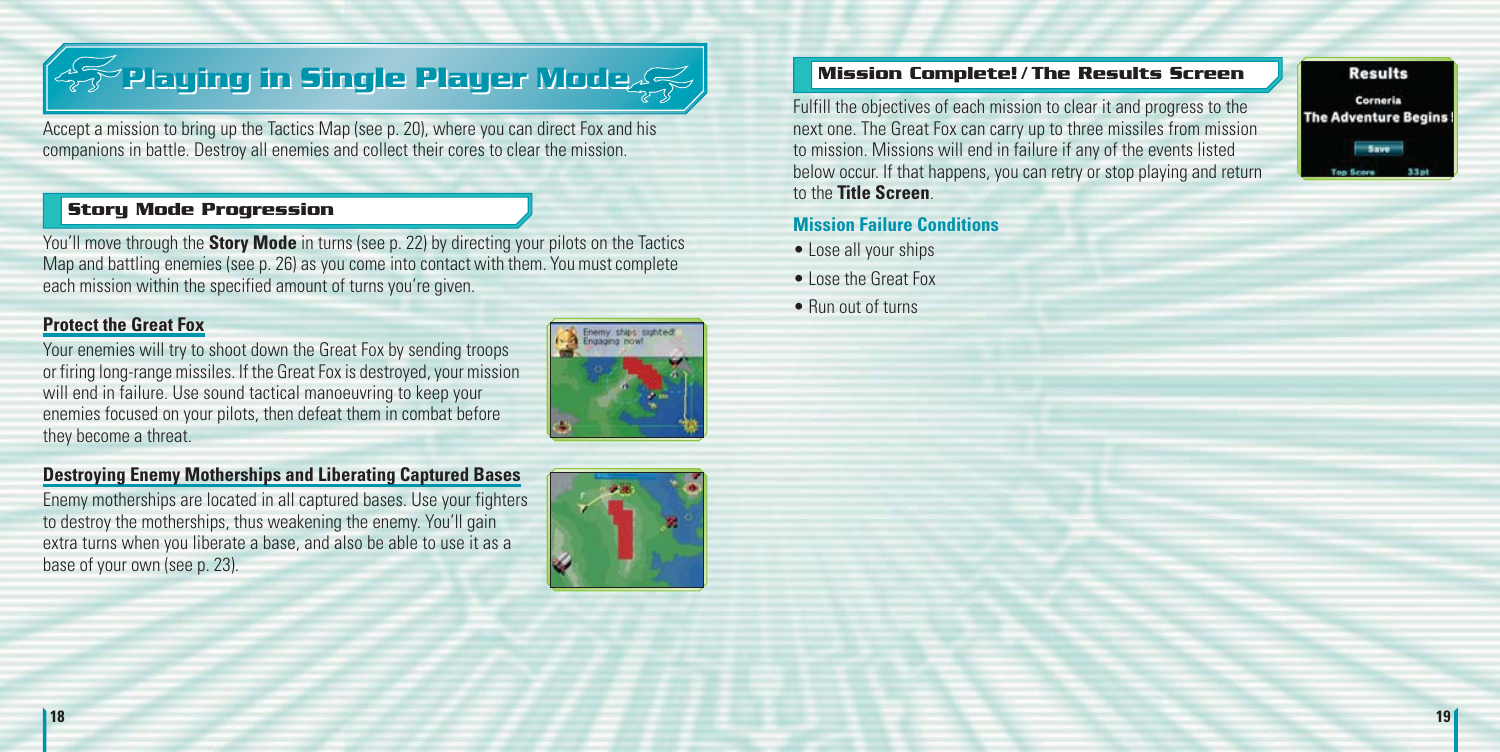

the

This are One begi

# **The Tactics Map Viewing Information**<br>During the flight-path drawing phase (see p. 22) of each turn, you



The Tactics Map displays the entire area over which a mission occurs. Missions are broken up into turns on this map.

| <b>Viewing the Tactics Map</b>                                                                                         |                              |                                                                                                                                                                      |
|------------------------------------------------------------------------------------------------------------------------|------------------------------|----------------------------------------------------------------------------------------------------------------------------------------------------------------------|
| Remaining Time                                                                                                         | <b>TIME 125</b>              | <b>Remaining Enemy Cores</b>                                                                                                                                         |
| This shows how much time you<br>have while engaging in battle on<br>the Combat Screen.<br>Turn Capsules                | <b>SLIPP</b> Y<br><b>ROB</b> | Ally Status<br>This shows how many bombs a<br>how much shield power each o<br>your allies possesses. You can<br>see how many missiles the Gre                        |
| This shows how many turns<br>are available for a mission.<br>One capsule will vanish at the<br>beginning of each turn. |                              | Fox is carrying.<br>Tactics Map<br>This map shows the position of<br>ships, enemies, and items. Th<br>Great Fox will be shown as<br>allied pilots by character icons |

show many bombs and shield power each of possesses. You can also any missiles the Great Fox is carrying.

hows the position of your mies, and items. The will be shown as **A** and s by character icons.

can tap items or enemies to see intelligence reports on the top screen. Tap your pilots to display dossiers on the fighters they're piloting.



#### **Fighter Dossiers**

| <b>LASER TYPE</b>       | The type of laser equipped. Laser varieties include SINGLE (one beam),<br>TWIN (two beams), PLASMA (two round shots), ARC (curved beam), and<br>ZAPPER (powerful long-distance beam).                  |
|-------------------------|--------------------------------------------------------------------------------------------------------------------------------------------------------------------------------------------------------|
| LOCK                    | The type of lock-on ability possessed. There are three varieties of lock-on<br>capability; SINGLE (1 lock-on point), MULTI (up to 5 lock-on points), and WIDE<br>(can lock-on to all visible enemies). |
| BOMB                    | The remaining number of bombs.                                                                                                                                                                         |
| SHIELD                  | The shield capacity.                                                                                                                                                                                   |
| BOOST                   | The boost gauge capacity.                                                                                                                                                                              |
| <b>TIME BONUS</b>       | This shows the time bonus this ship will receive for rolling (see p. 13)<br>and reflecting enemy fire.                                                                                                 |
| Parameter Adult Malaysi |                                                                                                                                                                                                        |

#### **Enemy Abilities**

**SHIELD** This shows the enemy's shield rating. **WEAPON** This shows the enemy's attack rating.

"X2" etc. shows the number of enemies that must be destroyed.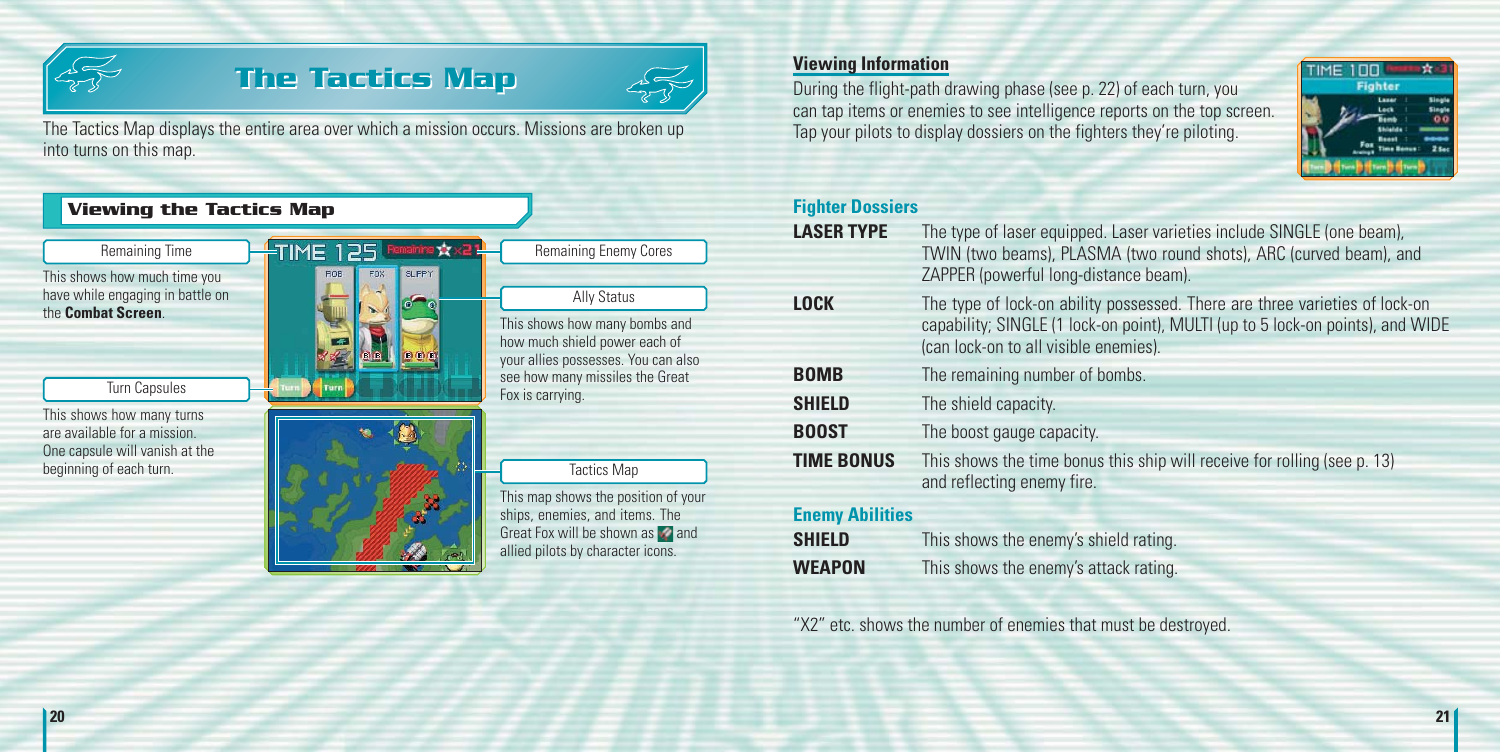

## **Single Player Rules Single Player Rules**



Each turn in **Single-player Mode** is made up of three phases. It's especially important to remember the particulars of the flight path phase.

#### **About Turns and Phases**

Turns proceed in the order shown below. Once all battles in the combat phase are complete, the turn is finished.

#### **Flight Path Phase**

Draw flight paths for all fighters on the mission and fire missiles.

#### **Movement Phase**

All allies, enemies and missiles move along their respective flight paths.

#### **Combat Phase**

All battles take place in whatever order you choose.

#### **Flight Path Phase**

In this part of the turn, you draw flight paths for all ships in the field. You can also view information on enemies and items on the map (see p. 20), or fire missiles from the Great Fox. Additionally, you can display the **Pause Menu** (see p. 11) by pressing START.

#### **How to Draw a Flight Path**

Touch a ship, then slide the stylus in any direction to draw the flight path. The maximum length of the flight path is determined by how much fuel the ship in question possesses. If you wish to change a ship's flight path, simply touch it again and draw a new one. When your ship passes over an allied base, its fuel reserves are replenished, allowing it to cover longer distances.

When you've finished drawing all of your flight paths, double-tap the Touch Screen to bring up the turn icon. Touch the icon to proceed to the Movement Phase.



Pass through these to replenish your fuel.

#### **Firing Missiles from the Great Fox**

To fire a missile, touch the Great Fox and then drag the missile onto an enemy. Missiles are extremely powerful but limited in number, so choose your targets wisely.

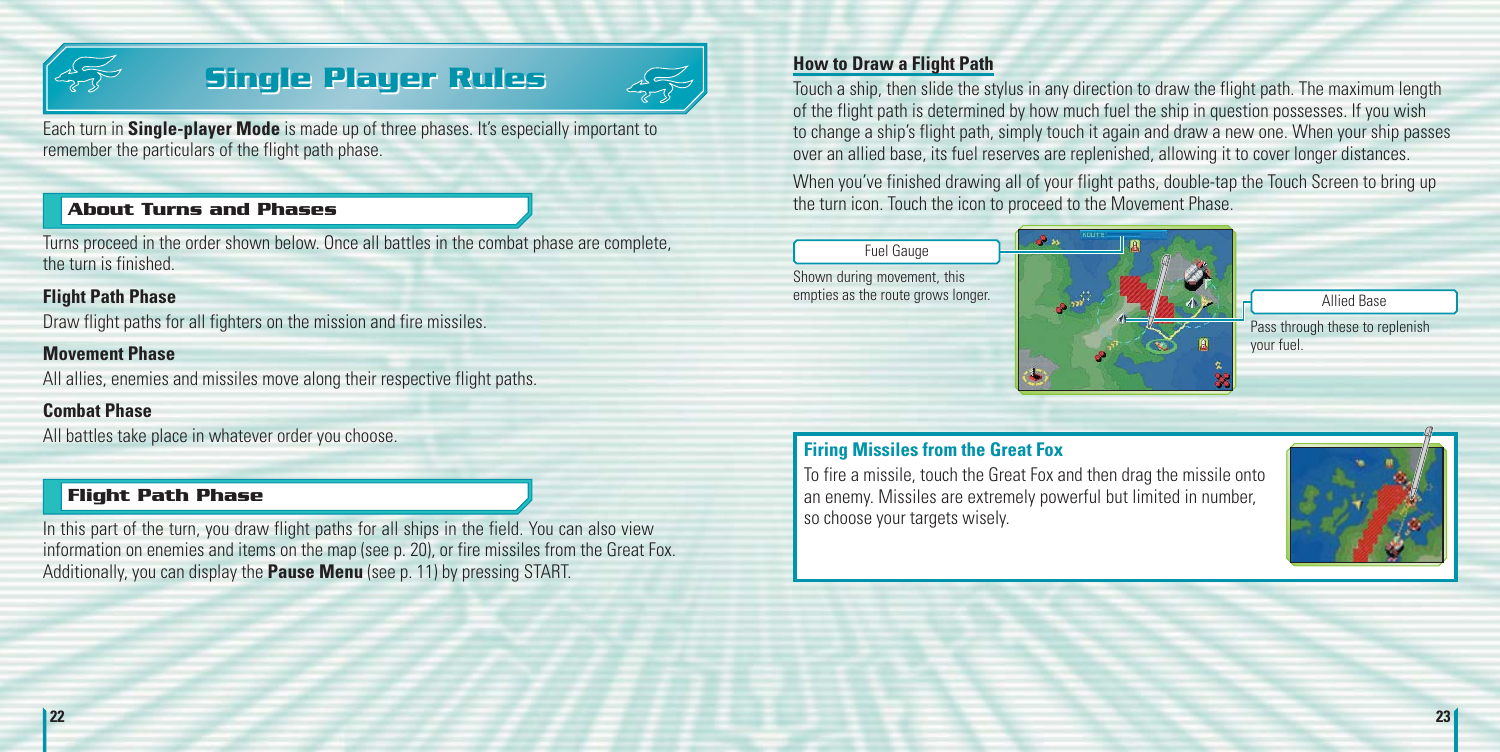#### **Movement Phase**

During this phase, all of your fighters move simultaneously along their respective flight paths. Enemies and missiles also move during this phase. Any items collected during the movement phase will become yours.



You can access the **Pause Menu** during the Movement Phase by pressing START.

The four types of enemies you can encounter are listed below. If you meet certain conditions while moving, you will engage these enemies in battle. Once in the Combat Phase, fight one battle at a time until all combat is complete.



#### **Enemy Fighter**

If one of these enemies crosses a ship's flight path, combat will occur. The  $\rightarrow$  represents the enemy's force – more red dots mean increased numbers of core enemies.



#### **Enemy Missile**

Combat will begin if a fighter and a missile come into contact. Note that unlike enemy fighters, missiles will never change course to follow a character's flight path.



#### **Enemy Bases**

If a fighter passes over one of these, it will stop and engage the enemy mothership protecting the base.

#### **Combat Phase**

If combat is initiated during the movement phase, the top and Touch Screens will switch. The Touch Screen will then display battle panels for all of the upcoming battles.



#### Battle Panels

The character engaging in battle is displayed in the upper right-hand corner of the panel. The number of cores needed to win (see p. 18) is in the lower right-hand corner.

Touch a battle panel to begin that fight. Once one battle is finished, touch another panel to engage in <sup>a</sup> new one. Continue this pattern until all battles are finished.

When panels are stacked on top of each other, you can select only the front panel.

When two characters are displayed on a panel, you can choose which character will fight.

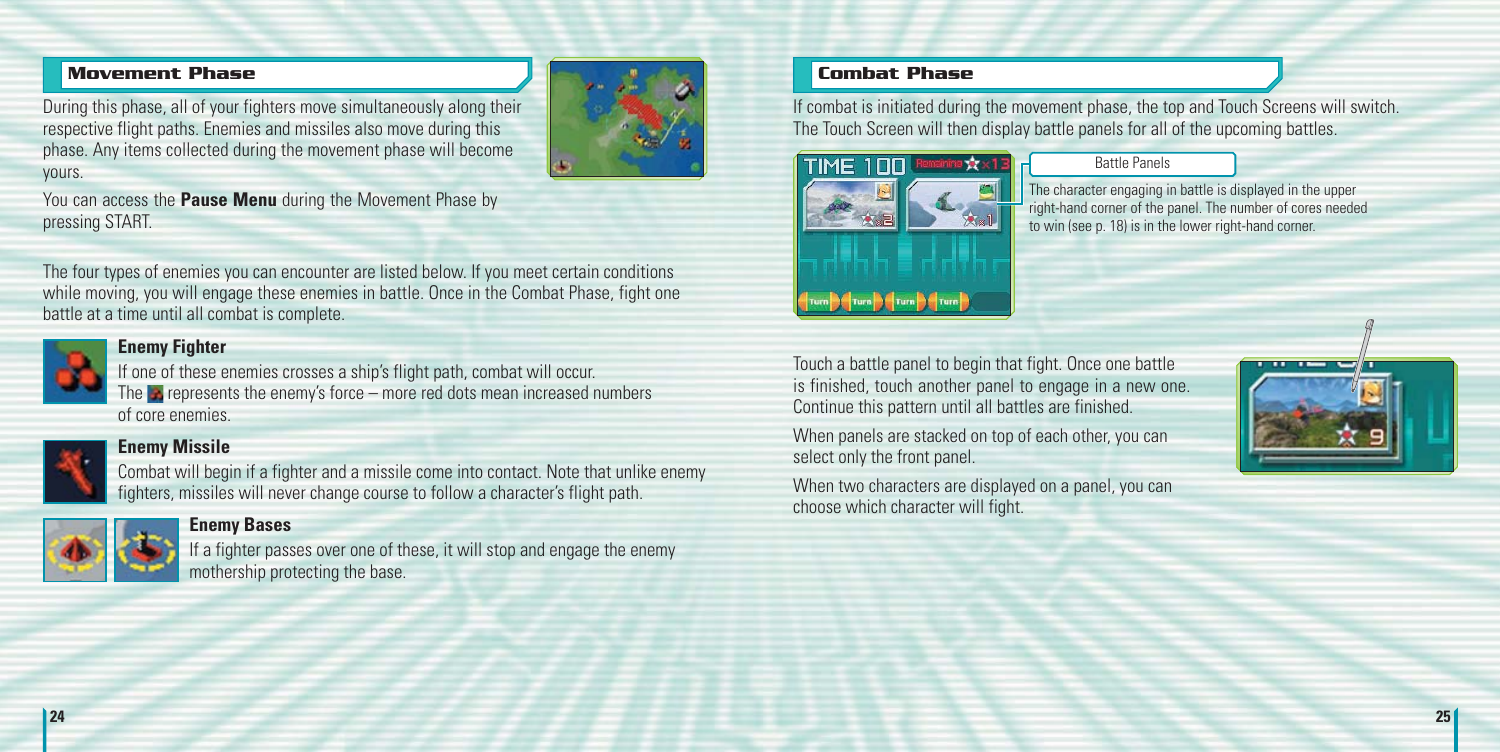

## **Single Player Battles Single Player Battles Completing Battle**



When encountering an enemy on the Tactics Map, select one of the battle panels displayed to initiate Combat Phase (see p. 25) and engage in battle.

#### **Combat Rules**



fighter across the screen and destroy the target. Once you collect the set number of Enemy Cores (see p. 18), the battle will be finished.

Before combat begins, the target enemy will be displayed. Pilot your

#### **Pursuit Combat and Guide Beacons**

The act of chasing down enemy motherships and missiles is known as pursuit combat. Follow the guide beacons to catch the target, then follow the on-screen instructions to destroy it. If you miss the guide beacons, the enemy will escape or you will be shot down!



Guide Beacon

Once the fighting is over, the **Combat Results Screen** will display. You'll receive a time bonus based on the number of enemies you shot down and then return to the **Battle Panel Screen** (see p. 25).



The remaining time is the time left for all combat during the entire mission.

If you complete a battle with a perfect score, the Great Fox will receive a missile (see p. 23).

#### **Penalties**

If a fighter gets shot down or runs out of time, that pilot will lose the battle in which he or she is engaged, and the player's ship stock will be reduced by one ship. Accordingly the remaining movement of the fighter that was defeated in battle will be cancelled, and the enemy that defeated the fighter will continue along its original flight path. If your fighter stock is zero and a character falls, you will no longer be able to use that character. If you run out of characters, the mission will end in failure.



#### **Gaining Turns**

Liberate an allied city and you'll get two turns (see p. 20), lengthening the number of turns you have to complete the mission.

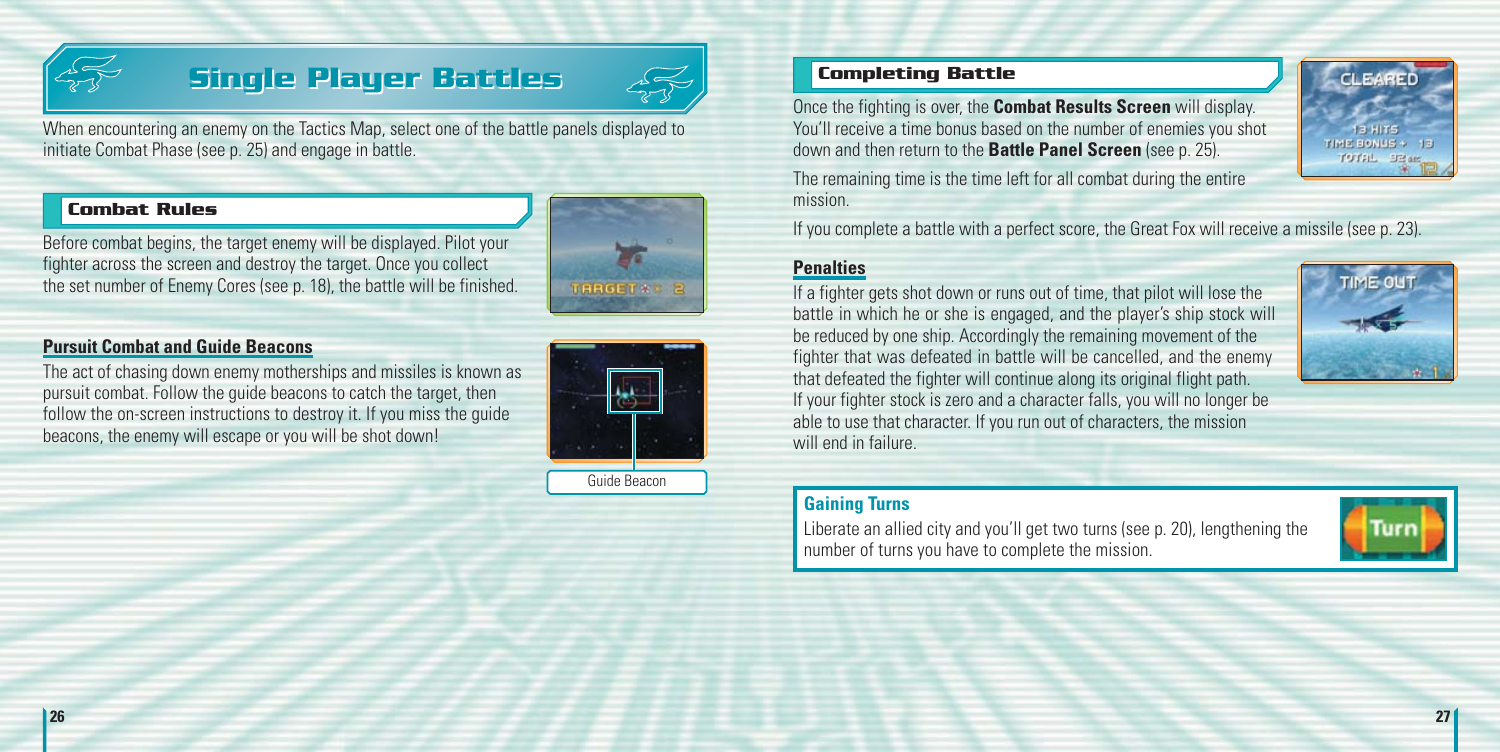

## **DS Download Play DS Download Play**



This mode is for up to six players. For instructions on using the DS Download Play, see page 30.

#### **Host System**

shown to the right, then select RECRUITMENT.



### **Entry**

Wait for opponents to appear on the **Entry Screen**. Touch CUT OFF to close the group, and begin downloading the game. Complete the ship set up and combat will begin automatically.

In **Multiplayer Mode**, the player using the system with the DS Game Card will be the host and create the battle group. All other players

On your **Ship Setup Screen** you can choose between SHORT, NORMAL and LONG for your shield type. You can also choose either NORMAL or INVERTED for your CONTROL TYPE.

#### **Client System**

In this mode you can download the game from the host system and join a battle group. Once the host system has selected CUT OFF, the download process will begin. After this and **Ship Setup** are complete, battle will commence.

Downloaded data will be lost when you turn your Nintendo DS off.



T & ISTANTOK COMMA

**O** Cancel

#### **Download Play Rules**

Fly against other pilots on the **Combat Screen**. If you shoot down another ship, a star will appear. The player with the most stars at the end of the match is the winner. In addition, the following items will be available during multiplayer play.



Pick this up to transform your laser into a plasma shot.



Snag this to equip a powerful twin laser.

#### **Stealth**

Grab this to make yourself invisible to your opponents radar for a short time.



#### **Time Bomb**

Snatch this multiplayer-only bomb and let the countdown to destruction begin.

There is no **Pause Menu** in multiplayer games. If there is a tie, no one will receive credit for a victory in their stats.

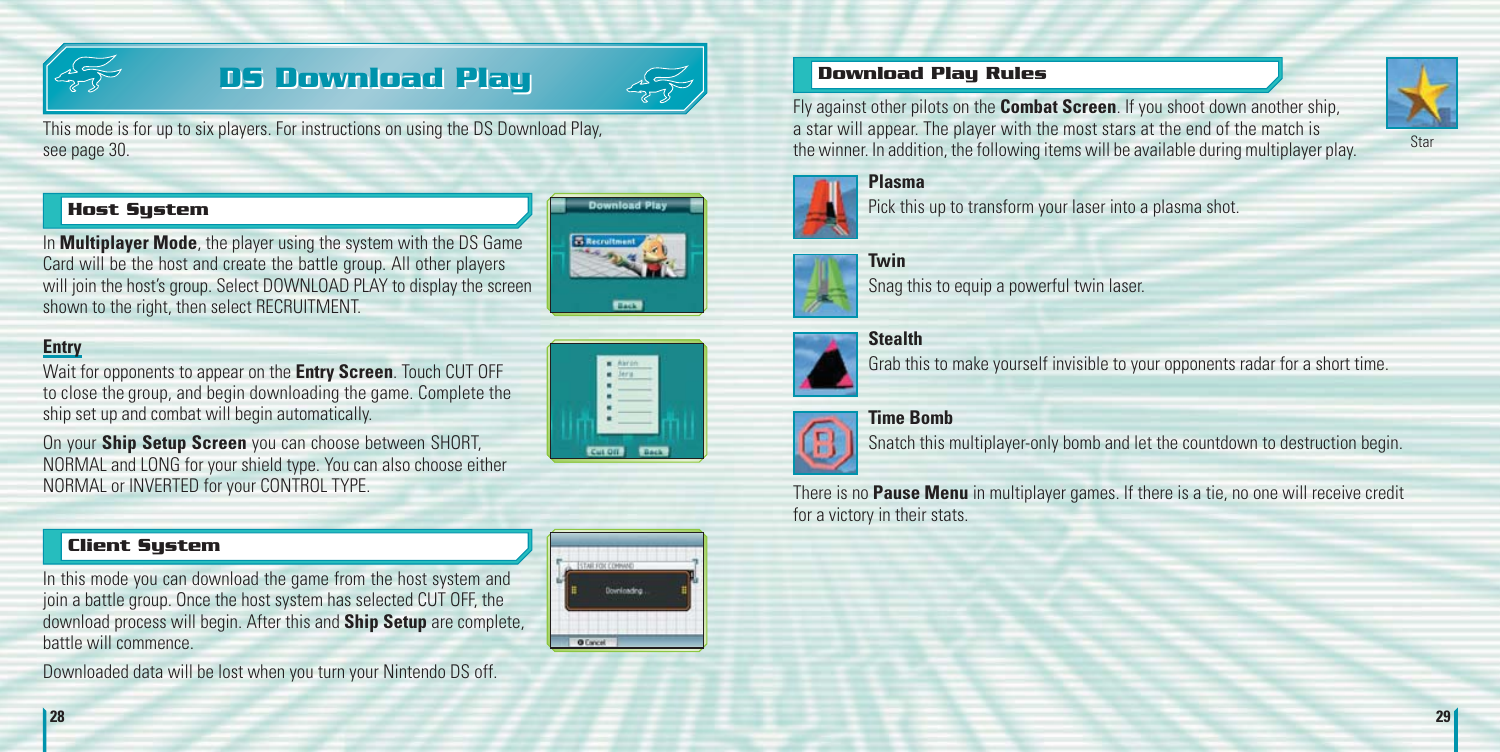## **DS Wireless Communications DS Wireless Communications (Single-Card Play) (Single-Card Play)**



Here is an explanation of how to play using Single-Card Play.

#### *The Things You'll Need*

Nintendo DS system . . . . . . . . . . . . . . . . . . . . . . . . . . . . . . . . . . One for each player STAR FOX COMMAND Game Card . . . . . . . . . . . . . . . . . . . . . . . . . . One

#### *Connection Procedures*

#### *Host System:*

1. Make sure that the power is turned off on all systems, and insert the Game Card into the system.

- 2. Turn the power on. If the *Start-up Mode* of your system is set to MANUAL MODE, the *Nintendo DS Menu Screen* will be displayed. In case it is set to AUTO MODE, skip the next step and go on with step 4.
- 3. Touch the STAR FOX COMMAND Panel.
- 4. Now, follow the instructions on page 28.

#### *Client System:*

1. Turn the power on. The *Nintendo DS Menu Screen* will be displayed.

NOTE: Make sure the *Start-up Mode* of your system is set to MANUAL MODE. For further details on how to set up the *Start-up Mode*, please refer to the Nintendo DS Instruction Booklet.

2. Touch DS DOWNLOAD PLAY. The *Game List Screen* will appear.

3. Touch the STAR FOX COMMAND Panel.

4.You will be asked to confirm your choice. Touch YES to download game information from the Host System. 5. Now, follow the instructions on page 28.

## **DS Wireless Communications DS Wireless Communications (Multi-Card Play) (Multi-Card Play)**



Here is an explanation of how to play using Multi-Card Play.

### *The Things You'll Need*

| -- |  |
|----|--|
|    |  |

#### *Connection Procedures*

1. Make sure that the power is turned off on all systems, and insert the Game Card into each system.

2. Turn the power on. If the *Start-up Mode* of your system is set to MANUAL MODE, the *Nintendo DS Menu Screen* will be displayed. In case it is set to AUTO MODE, skip the next step and go on with step 4.

3. Touch the STAR FOX COMMAND Panel.

4. Now, follow the instructions on page 33.

### *Guidelines for Communications*

*For best results when using the wireless communications feature, follow these guidelines.* The icon is an indicator of wireless communications. It appears on the *Nintendo DS Menu Screen* or *Game Screen*.

The DS wireless icon indicates that the associated choice will activate the wireless communications function. DO NOT use DS Wireless Communications in prohibited areas (such as in hospitals, on aeroplanes etc.). For further information regarding the usage of the wireless communications function, please refer to the separate Health and Safety Precautions Booklet included with your Nintendo DS system.

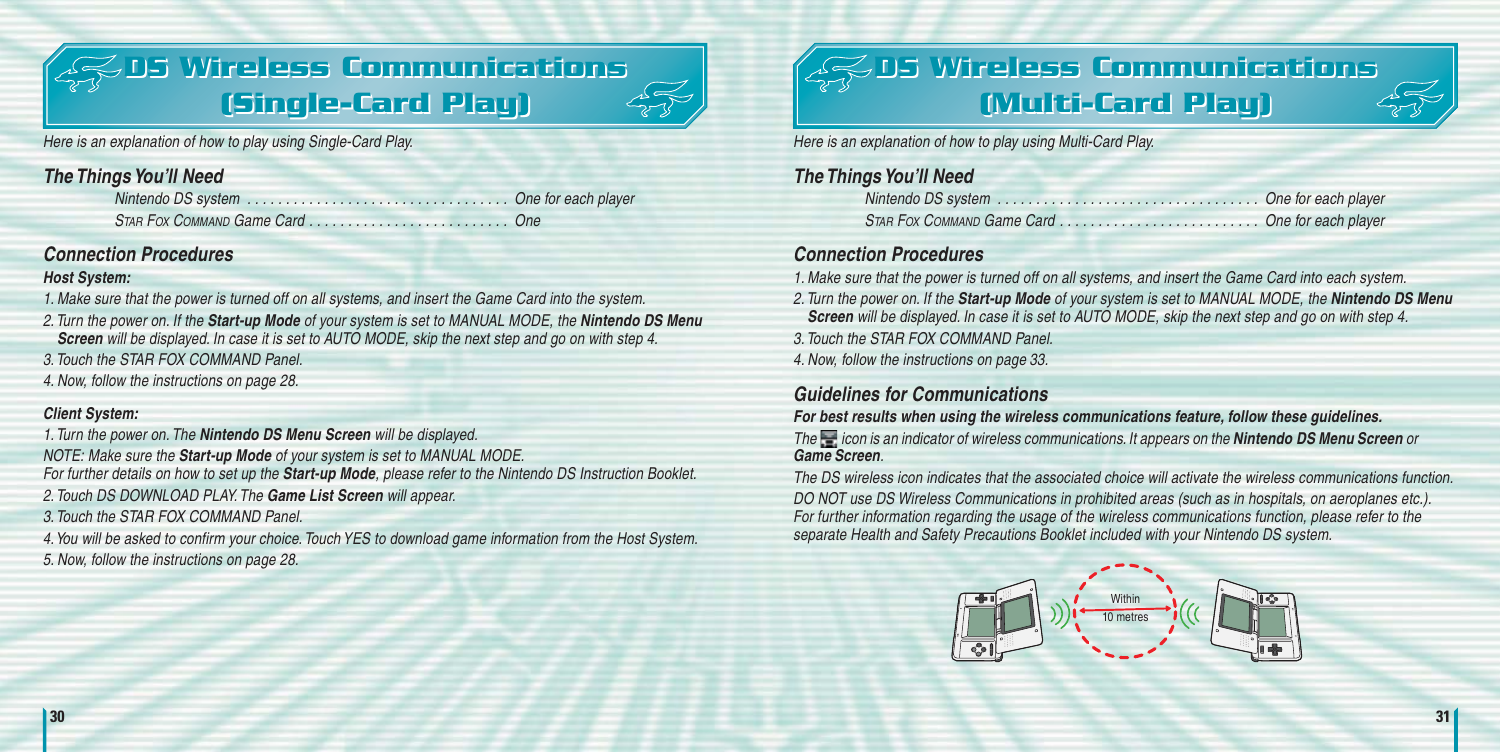The **in** icon, which is displayed during wireless communications, is an indicator of the current wireless signal strength. There are four levels of signal strength. A stronger signal reception will provide smoother wireless communications play.



When wireless communications are in progress, the Power Indicator LED will blink rapidly.

#### *For best results, follow these guidelines:*

- Begin with the distance between systems at about 10 metres (30 feet) or less and move closer or farther apart as desired, keeping the signal strength at two or more bars for best results.
- Keep the maximum distance between systems at 20 metres (65 feet) or less.
- The systems should face each other as directly as possible.
- Avoid having people or other obstructions between the Nintendo DS systems.
- Avoid interference from other devices. If communications seem to be affected by other devices (wireless LAN, microwave ovens, cordless devices, computers), move to another location or turn off the interfering device.



# **Wi-Fi Battle Wi-Fi Battle**



Nintendo Wi-Fi Connection allows multiple STAR FOX COMMAND pilots to dogfight over the internet – even when separated by long distances.

#### **Setting up Wi-Fi**

To play Wi-Fi BATTLE, you must first complete the Nintendo Wi-Fi SETUP. On the **Wi-Fi Battle Menu**, select Wi-Fi SETUP and follow the instructions shown on the screen shown to the right. For more details and contact information, please see the separate Nintendo Wi-Fi Connection instruction booklet included with this game.

|  | None     |
|--|----------|
|  | chi Esta |

#### **Wi-Fi Battle Menu**

Choose Wi-Fi BATTLE from the **Mode Select Menu**. When you do, the menu below will display.

STAR FOX COMMAND ranks your pilot skill from Z to A. The number to the right of your rank represents your progress through that rank. The higher you are, the closer you are to advancing. The number next to the  $\triangle$  shows the number of stars you have collected. WINS, DROPOUTS, and TOTAL stats are shown here as well.

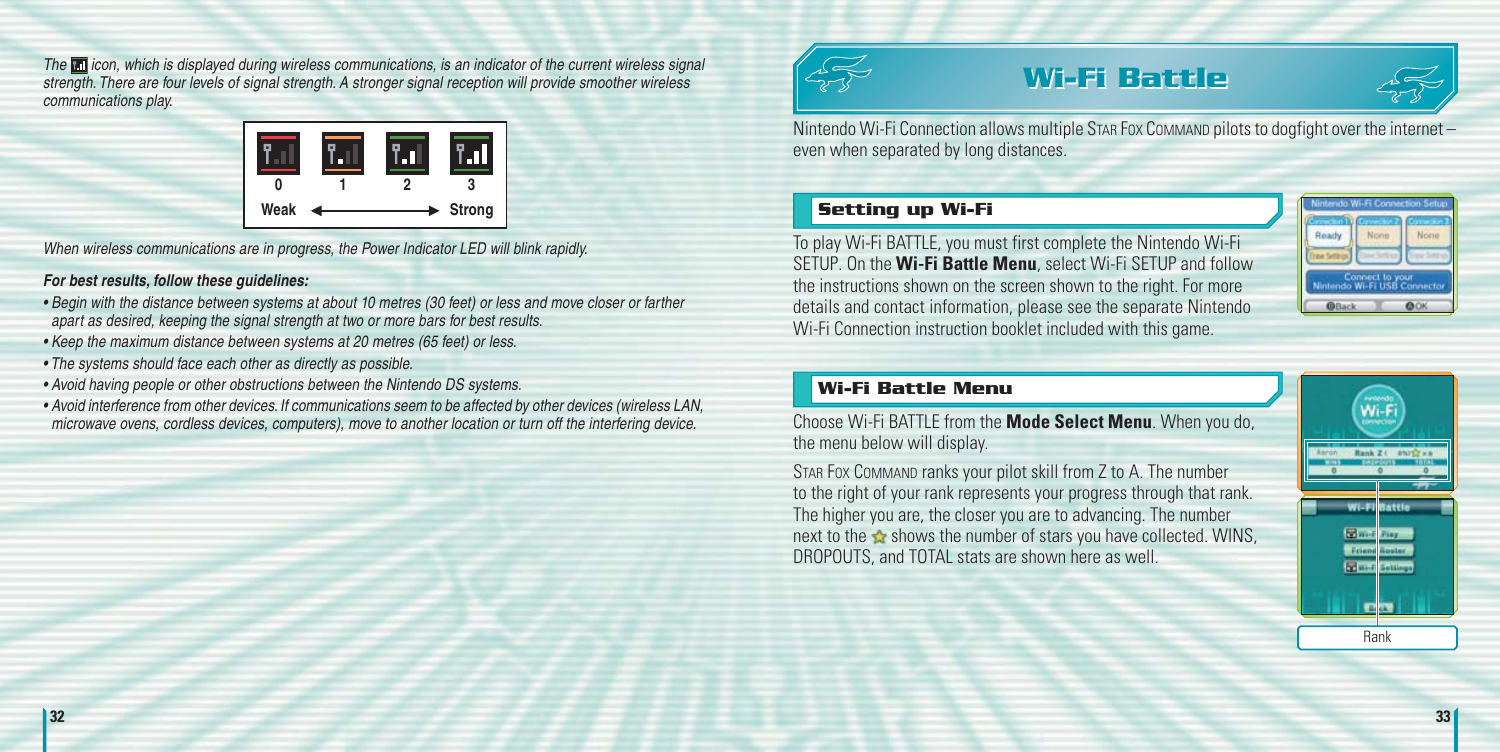**Wi-Fi PLAY** Connect to Nintendo WFC to play multiplayer matches (see p. 35). **FRIEND CODE** Check your friend codes or register a friend code to your friend roster here (see p. 37).

**Wi-Fi SETTINGS** Select this option to adjust the settings used to connect to Nintendo WFC.

After you connect to Nintendo Wi-Fi Connection for the first time, it's important to continue using the same Nintendo DS hardware and STAR FOX COMMAND Game Card. Once you connect to Nintendo WFC for the first time, it treats the hardware and Game Card as a set. For more information, please refer to the Nintendo Wi-Fi Connection Instruction Booklet.



## **Wi-Fi Modes Wi-Fi Modes**



**Connecting to 8 WLEI Connection** Please walt a moment

Wi-Fi Battle lets you play against up to three other players.

#### **Nintendo Wi-Fi Connection Set Up**

Choose WI-FI PLAY on the **Wi-Fi Battle Menu**, then confirm your selection by tapping OK to initiate Nintendo WFC set up.

If you're connecting to Nintendo WFC for the first time, a Friend Code (see p. 37) will automatically be created for you.

#### **Troubleshooting**

If you can't connect to Nintendo WFC, an error message and error code will be displayed. For more information, please refer to the Nintendo Wi-Fi Connection instruction booklet.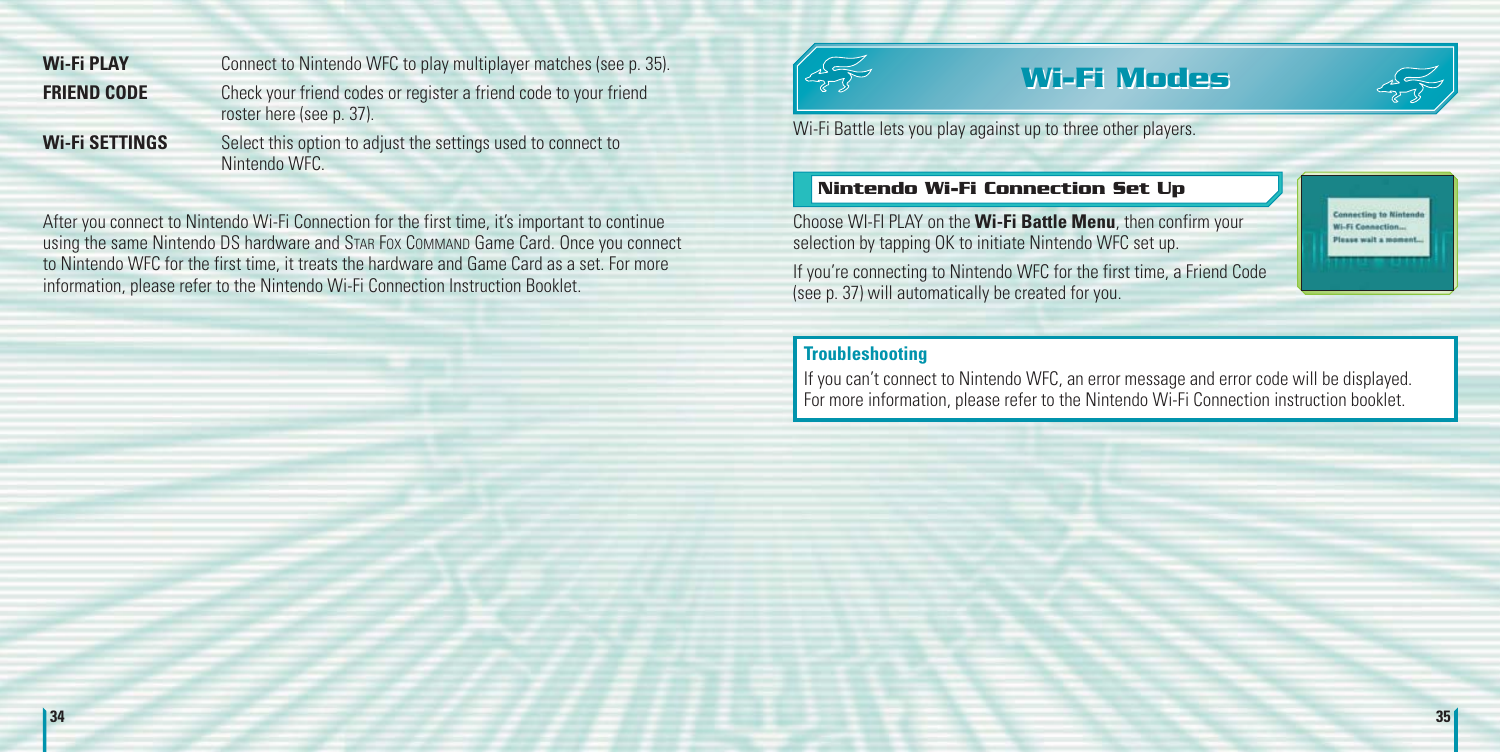#### **Choosing Wi-Fi Mode**

In **Wi-Fi Mode**, you can choose two different multiplayer modes: BATTLE ROYALE and FREE BATTLE. In FREE BATTLE, you can choose from four different games. Once an opponent has been found, the **Entry Screen** will display. When enough players have been found. the game will begin.



**BATTLE ROYALE** Choose BATTLE ROYALE to soar into combat against three other fighters. Results will affect each player's ranking (see p. 33).

**FREE BATTLE** Select FRIEND BATTLE to play against one to three people registered on your friend roster. If you choose RANDOM BATTLE, you can select the number of players per game. Choose from  $\mathbf{u}$  two players,  $\mathbf{u}$  three players, and  $\overline{f}$  four players.

### **Wi-Fi Play Rules**

In this mode, you will compete three times against the same competitor. **Wi-Fi Modes** rules are basically the same as those for **DS Download Play** (see p. 29). Shoot down other fighters to make stars appear. The pilot who gathers the most stars within the time limit wins.





## **Friend Code Friend Code**



If you and a friend register each others' Friend Codes, you can face each other in a Friend Battle while playing the Free Battle portion of **Wi-Fi Play Mode**.

#### **Friend Roster**

Information on friends is displayed here. You can have up Please select the Friend Cade Selected Friend's Ranking to 30 friends registered. vou wish to de ete. Rank Z ( 0%) x x 0 Aaron **TOTAL WINS**  $\overline{a}$ FRIEND ROSTER The information on your friend **Friend Roster** is displayed. **FRIEND CODE TRIZERIEND CODE** DELETE Select a name from the roster and tap this to delete that name **Back** from the roster.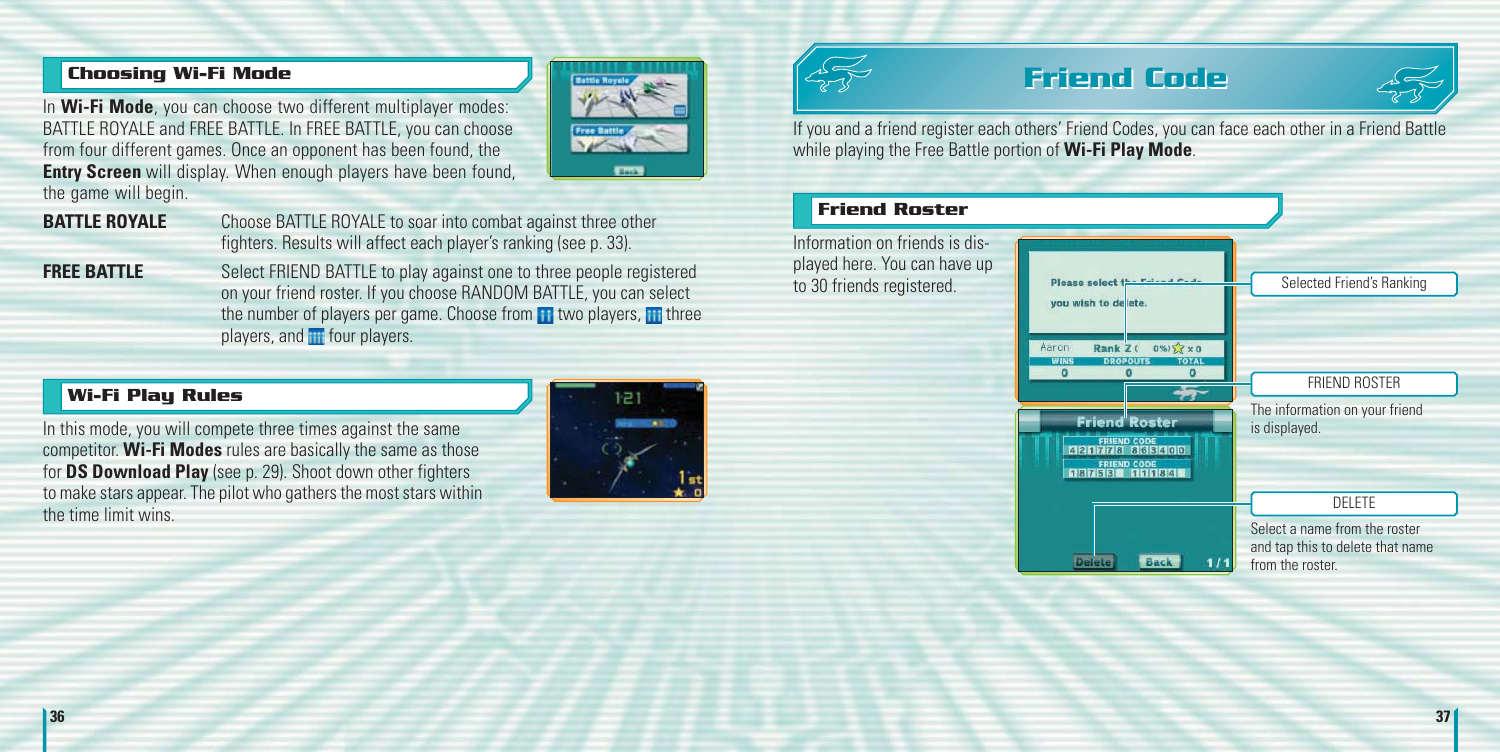#### **Input Code**

Come here to enter other players' Friend Codes and register them on your Friend Roster. Be sure to go to CONFIRM CODE and make a note of your own Friend Code.

691363

#### **Enter a Friend Code 1**

When you see the screen shown to the right, you can enter <sup>a</sup> Friend Code. Once you input all 12 digits, select OK.

Number Buttons **Input Friend Code** Touch numbers to enter them. Select  $\leftarrow \rightarrow$  to move the cursor.

#### **Confirm Code**

Come here to view your own Friend Code.

### **Code Exchange**

You can exchange Friend Codes via DS Wireless Communications (see p. 30 – 32).

- **1** To exchange Friend Codes, first select Wi-Fi BATTLE from the **Main Menu**, next choose FRIEND CODE on the **Wi-Fi Battle Menu**, and then CODE EXCHANGE on the **Friend Code Menu**. From here the host system will choose CODE CENTER, and the client system will choose SEARCH CODE.
- Once a search is successful, the host system's nickname will display on the client system's **2** bottom screen. Select the host system's nickname to exchange Friend Codes with that system. There can be up to four host system nicknames displaying at the same time on the client system's bottom screen, but the exchanging of Friend Codes can only be done with one system at a time.



# **Nintendo Wi-Fi Connection Nintendo Wi-Fi Connection**



Nintendo Wi-Fi Connection allows multiple STAR FOX COMMAND owners to play together over the internet – even when separated by long distances.

- To play Nintendo DS games over the internet, you must first set up the Nintendo Wi-Fi Connection (Nintendo WFC) on your Nintendo DS system. Please see the separate Nintendo Wi-Fi Connection Instruction Booklet included with this game for directions on setting up your Nintendo DS.
- To complete the Nintendo WFC setup, you will also need access to a PC that has a wireless network connection (such as a wireless router) and an active broadband internet account.
- If you do not have a wireless network device installed on your PC, you need a Nintendo Wi-Fi USB Connector (sold separately). See the separate Nintendo Wi-Fi Connection Instruction Booklet for more information.
- Nintendo Wi-Fi Connection game play uses more battery power than other game play. You may prefer to use the Power Supply to prevent running out of power when using the Nintendo Wi-Fi Connection.
- You can also play Nintendo WFC compatible games at selected internet hotspots without additional setup.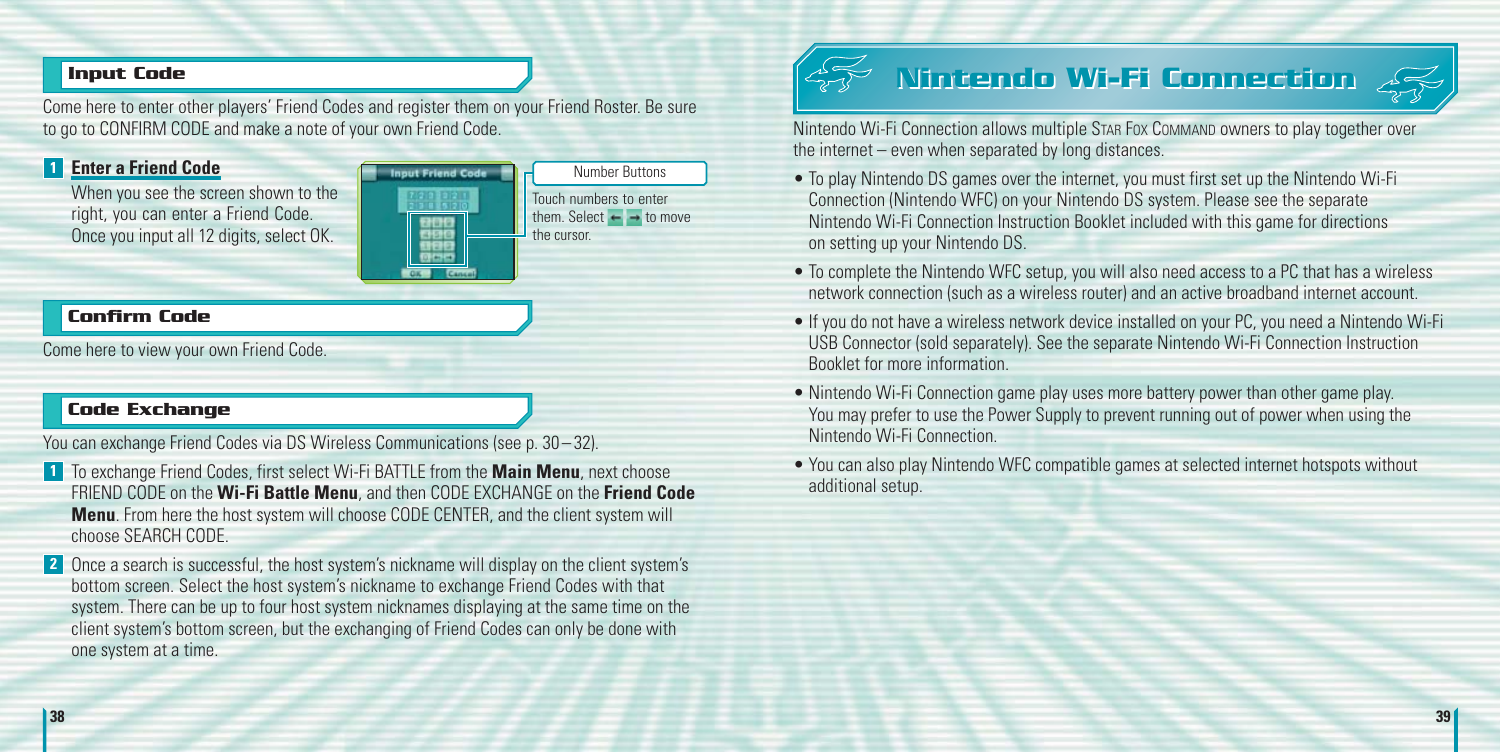

# **Nintendo DS Rumble Pak Nintendo DS Rumble Pak**



*THIS GAME IS COMPATIBLE WITH THE NINTENDO DS™ RUMBLE PAK (Model No.: NTR-008).*

The Nintendo DS Rumble Pak includes built-in features that rumble while you play, providing realistic feedback. The Nintendo DS Rumble Pak is not included. For information on purchase please contact the Nintendo Service Centre.

Please read the following before you play a game with the Nintendo DS Rumble Pak enabled. 1. Make sure the Nintendo DS system (NTR-001, USG-001) is turned off.

- 2. Insert the Nintendo DS Rumble Pak into the Game Pak Slot (SLOT-2) on the front of the Nintendo DS system (the label should face toward the bottom) as you would insert a Game Boy Advance Game Pak.
- 3. When you want to use the Nintendo DS Rumble Pak with the Nintendo DS™ Lite, please remove the Nintendo DS Lite Game Pak Slot Cover (USG-005) from the Game Pak Slot (SLOT-2). For further information please see also your Nintendo DS Lite Instruction Booklet.

4. Make sure to turn the power off before removing the Nintendo DS Rumble Pak.

The Nintendo DS Rumble Pak is the exclusive option cartridge of the Nintendo DS system. It will not work with any other game systems.

#### *Troubleshooting*

#### *Nintendo DS Rumble Pak is making a sound*

• When the Rumble Feature is on, the Nintendo DS Rumble Pak will make sounds during game play.

#### *Does not rumble*

- Make sure the Rumble Feature is turned on in the game. Please see page 42 for details on turning the Rumble Feature on and off.
- Make sure the edge connectors of the Nintendo DS Rumble Pak and the Nintendo DS system (SLOT-2) are not dirty.

#### *Does not stop rumbling*

• Make sure the edge connectors of the Nintendo DS Rumble Pak and the Nintendo DS system (SLOT-2) are not dirty.

If the Nintendo DS Rumble Pak still does not work properly after following these troubleshooting measures, please contact the Nintendo Service Centre. Please also read the instruction booklet included with the Nintendo DS Rumble Pak.



## **Options Options**



Select OPTIONS on the **Mode Select Screen** (see p. 9) to display the following **Option Menu** selections.

#### **Sound**

This is where you can adjust the game's sound settings. First, choose a sound MODE: STEREO, SURROUND or HEADPHONE. You can also adjust the character VOICE settings. Then, choose from USER (character voices based on your own voice), NORMAL (the voices set by default), or MACHINE (no voice).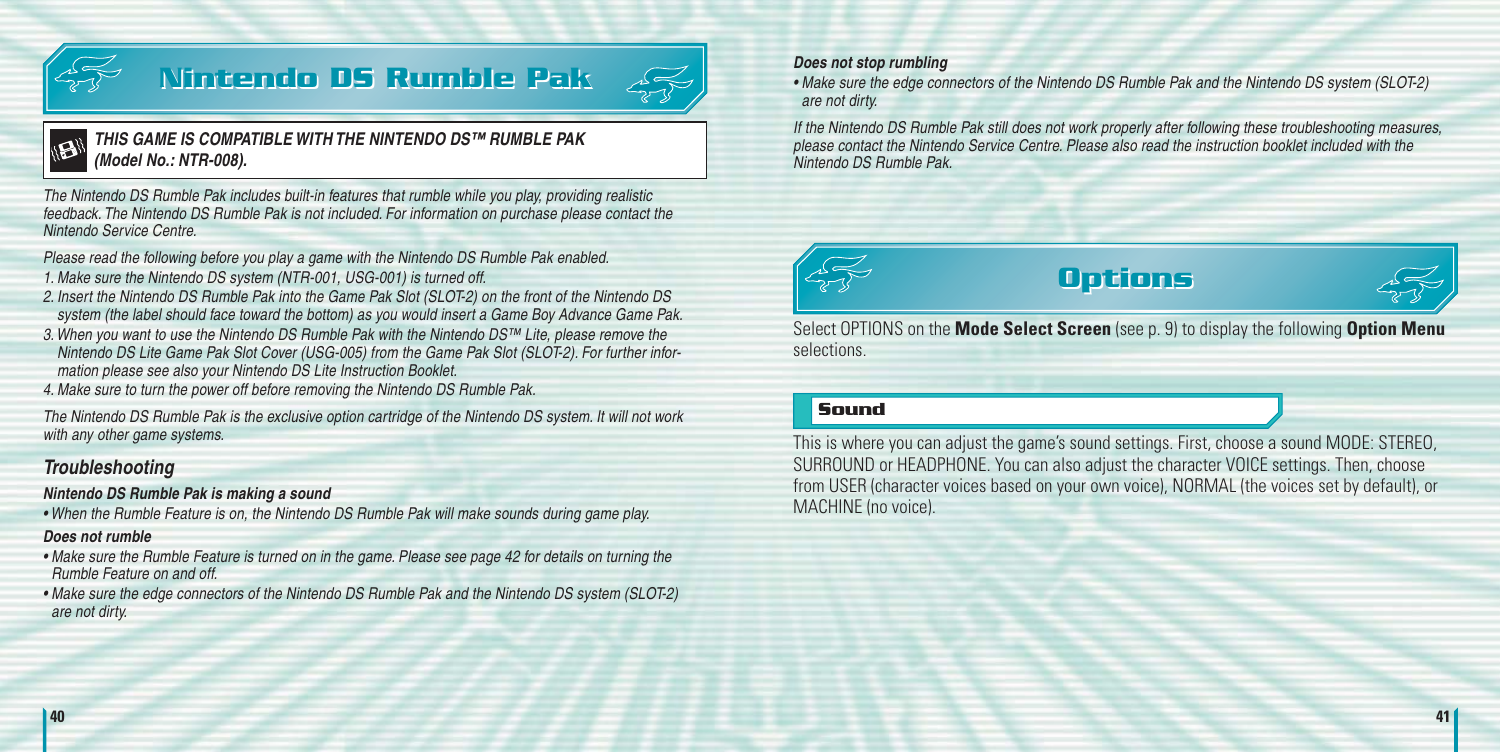#### **Control Type**

This is where you can choose the control type used on the **Combat Screen**. Available controller types are TYPE A – normal with Rumble, TYPE B – inverted with Rumble, TYPE C – normal without Rumble, TYPE D – inverted without Rumble.

#### **Nickname**

Enter an eight-letter or less nickname for use in Wi-Fi Battle.

If you don't input a nickname, your Nintendo DS system nickname will be used by default.

#### **Viewing the Keyboard Screen**

Input letters from the keyboard by touching them. Press OK when you're finished with your selection.



#### **Voice Recording**

You can use your own voice to create unique voice data for individual characters in the game. When you've answered all of the questions, the **Data Confirmation Screen** will be displayed. To make sure the voice is OK, tap the character you would like to hear <sup>a</sup> voice sample of. If everything's all right, touch OK to finalise the voice.

#### **Clear Data**

This is where you can clear game data. Select VOICE DATA to clear voice data that you've recorded, or choose SINGLE DATA, which erases all single player data, or choose Wi-Fi RESULTS, which erases all Wi-Fi results.

Once data has been erased, it's gone forever! Be careful!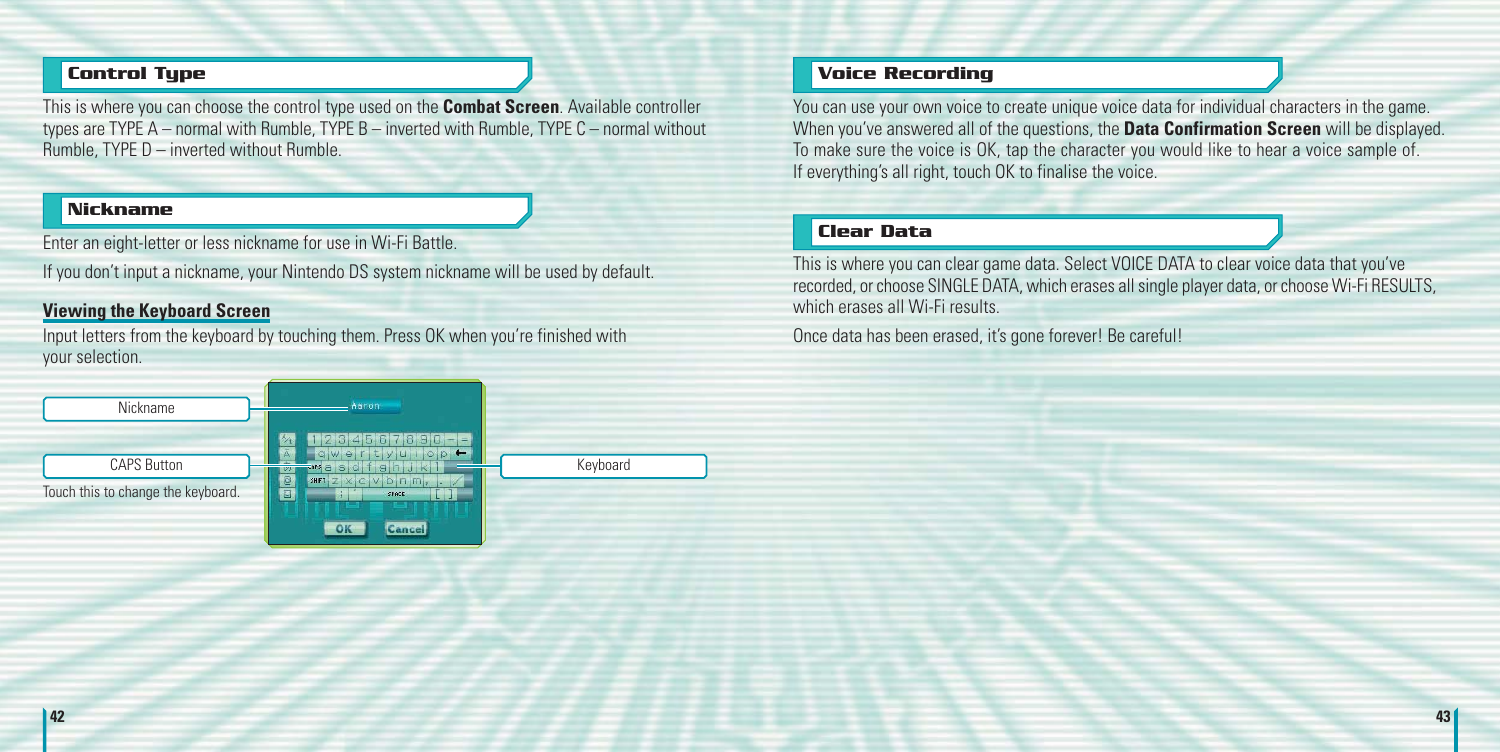

B

## **Character Intros Character Intros**



The hero of the game. He's the leader of the mercenary group Star Fox. His courage and sense of justice are well-known, though he can be too serious at times.

**Fox**



**Lasers** Single **Lock** Single **Bombs** 2 **Shields**

### **Krystal**

A former member of team Star Fox. She's strong and kind, but can be overly stubborn as well.





For information on viewing individual fighter specs, see page 21.

## **Falco**

A brash and headstrong pilot who has issues with authority figures. His undeniable flying skills make him an indispensable member of the team.



## **Slippy**

Fox's closest friend on the Star Fox team. He's a better mechanic than he is a pilot, and he comes up with all kinds of weapons for the team to use.

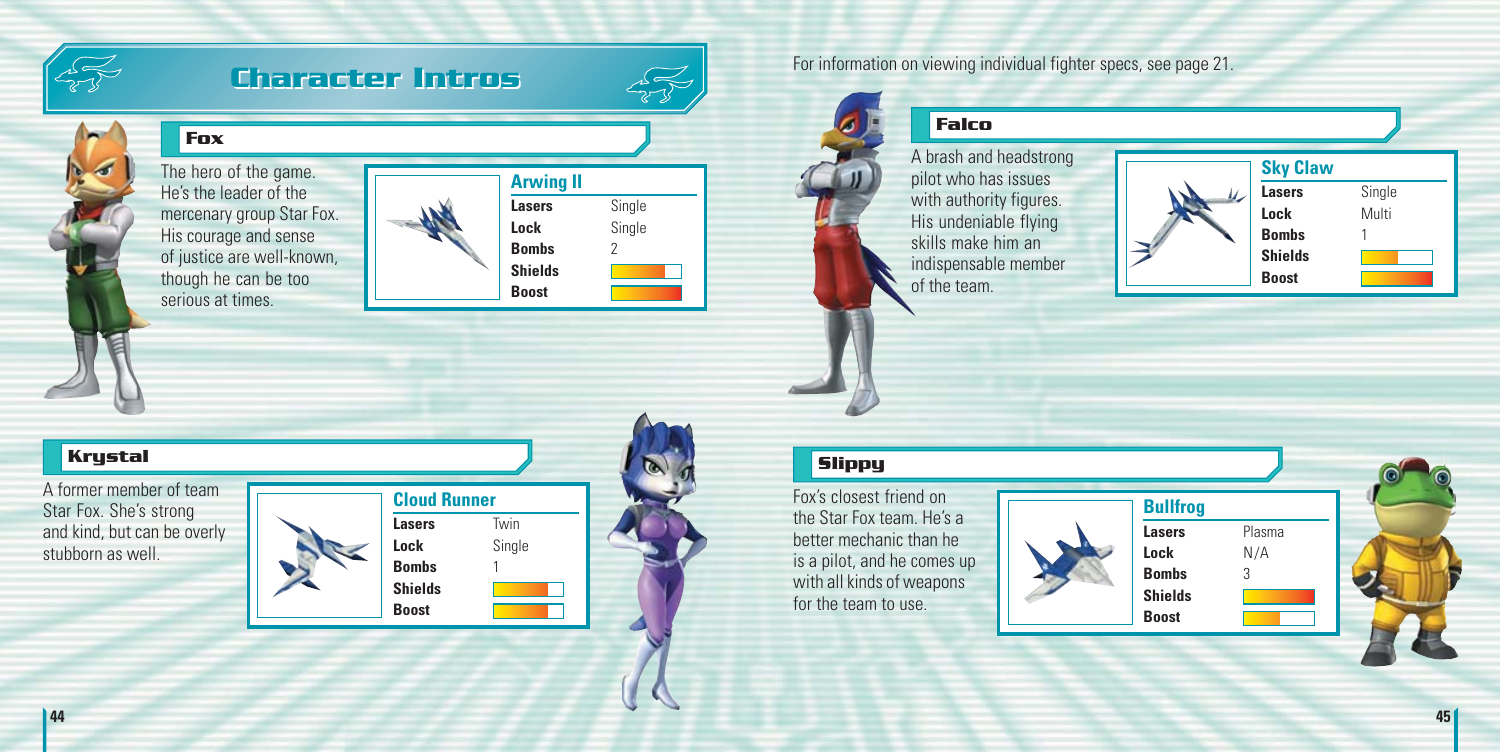For information on viewing individual fighter specs, see page 21.

| Dash                |        |  |
|---------------------|--------|--|
| <b>Monkey Arrow</b> |        |  |
| <b>Lasers</b>       | Twin   |  |
| Lock                | Single |  |
| <b>Bombs</b>        | 2      |  |
| <b>Shields</b>      |        |  |
| <b>Boost</b>        |        |  |



| Leon                 |      | <b>Panther</b>    |        |
|----------------------|------|-------------------|--------|
| <b>Rainbow Delta</b> |      | <b>Black Rose</b> |        |
| <b>Lasers</b>        | N/A  | Lasers            | Zapper |
| Lock                 | Wide | Lock              | N/A    |
| <b>Bombs</b>         |      | <b>Bombs</b>      |        |
| <b>Shields</b>       |      | <b>Shields</b>    |        |
| <b>Boost</b>         |      | <b>Boost</b>      |        |

| Bill                     |      |  |
|--------------------------|------|--|
| <b>Cornerian Fighter</b> |      |  |
| <b>Lasers</b>            | Twin |  |
| Lock                     | None |  |
| <b>Bombs</b>             | 2    |  |
| <b>Shields</b>           |      |  |
| <b>Boost</b>             |      |  |



#### **Tadpole**  $60$ **Lasers** Single **Lock** Multi **Bombs** 1 **Shields Boost**



**Lasers** Twin **Lock** Single **Bombs** 2 **Shields Boost**



| Lucy             |        |  |
|------------------|--------|--|
| <b>Sky Bunny</b> |        |  |
| <b>Lasers</b>    | Plasma |  |
| Lock             | Single |  |
| <b>Bombs</b>     |        |  |
| <b>Shields</b>   |        |  |
| <b>Boost</b>     |        |  |